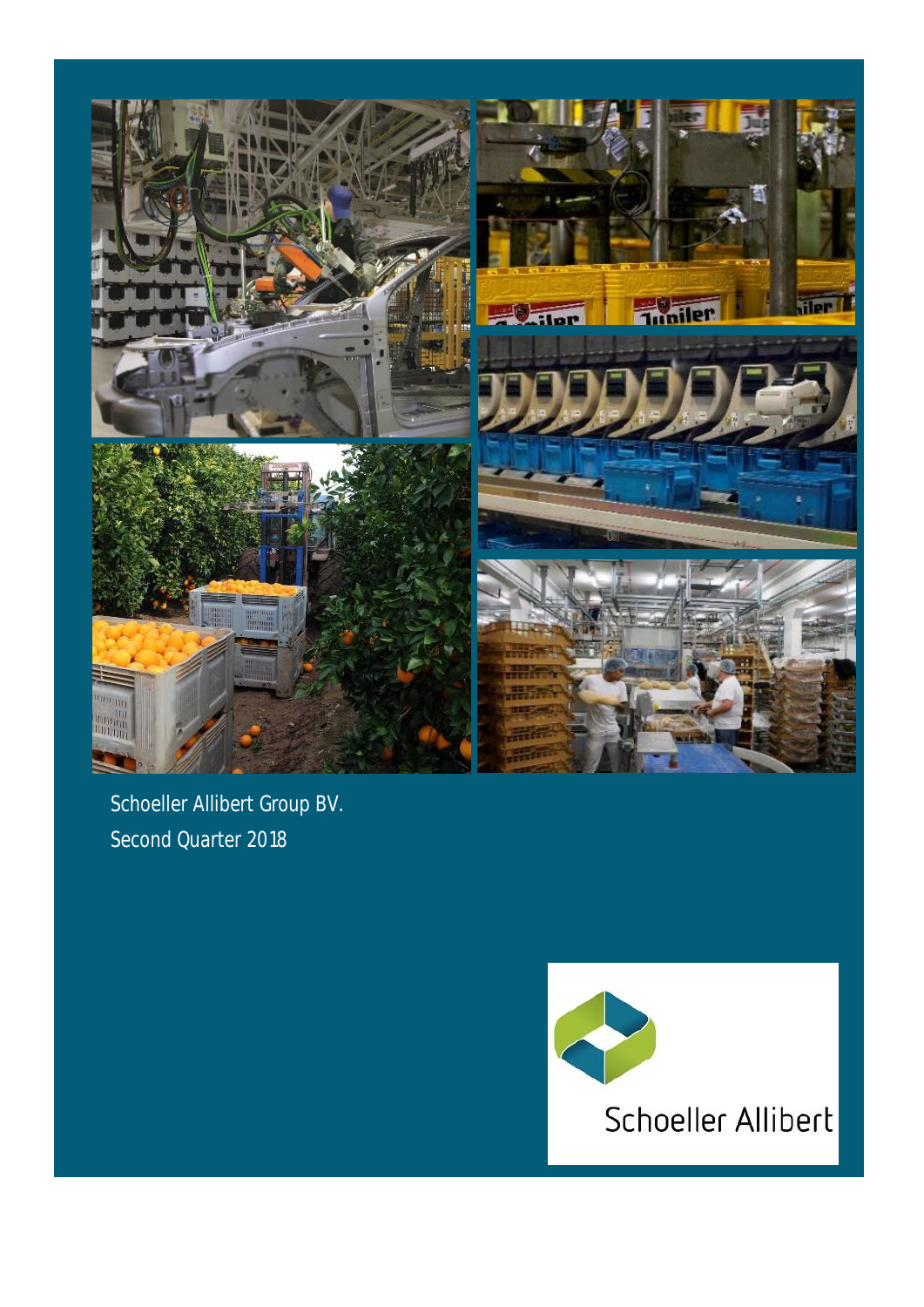## Schoeller Allibert Group BV. Second Quarter 2018 Condensed consolidated interim financial statements

## Table of Contents

Cautionary statement: The operating and financial review and certain other sections of this document contain forward looking statements which are subject to risk factors associated with, amongst others, the economic and business circumstances occurring from time to time in the countries and markets in which the Group operates. It is believed that the expectations reflected in these statements are reasonable but they may be affected by a wide range of variables, which could cause actual results to differ materially from those currently anticipated.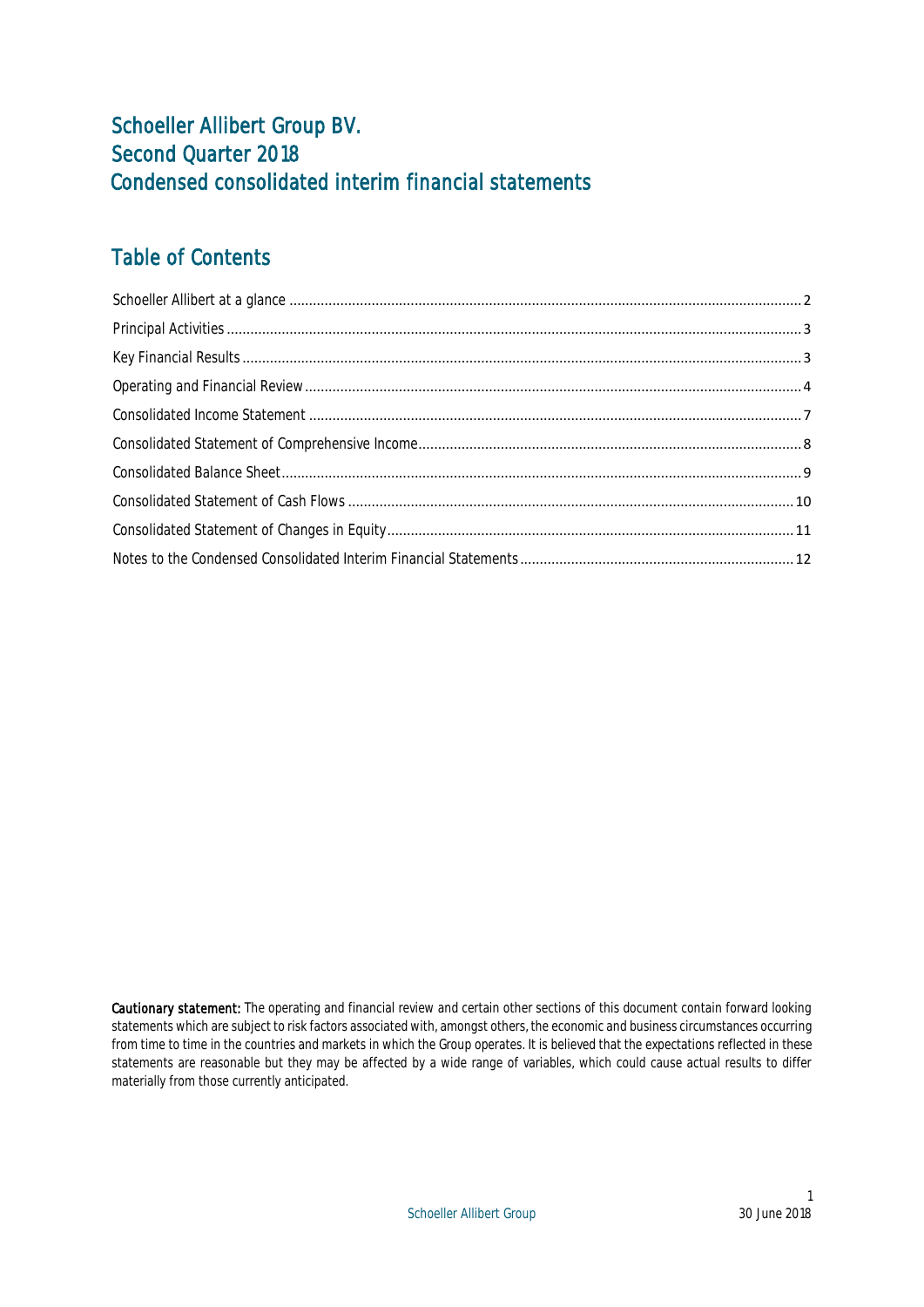<span id="page-2-0"></span>Schoeller Allibert at a glance

Schoeller Allibert is Europe's largest manufacturer of plastic returnable transit packaging. Schoeller Allibert has extensive expertise in a range of industries, including agriculture, automotive, food and food processing, beverage, retail, industrial manufacturing and pooling.

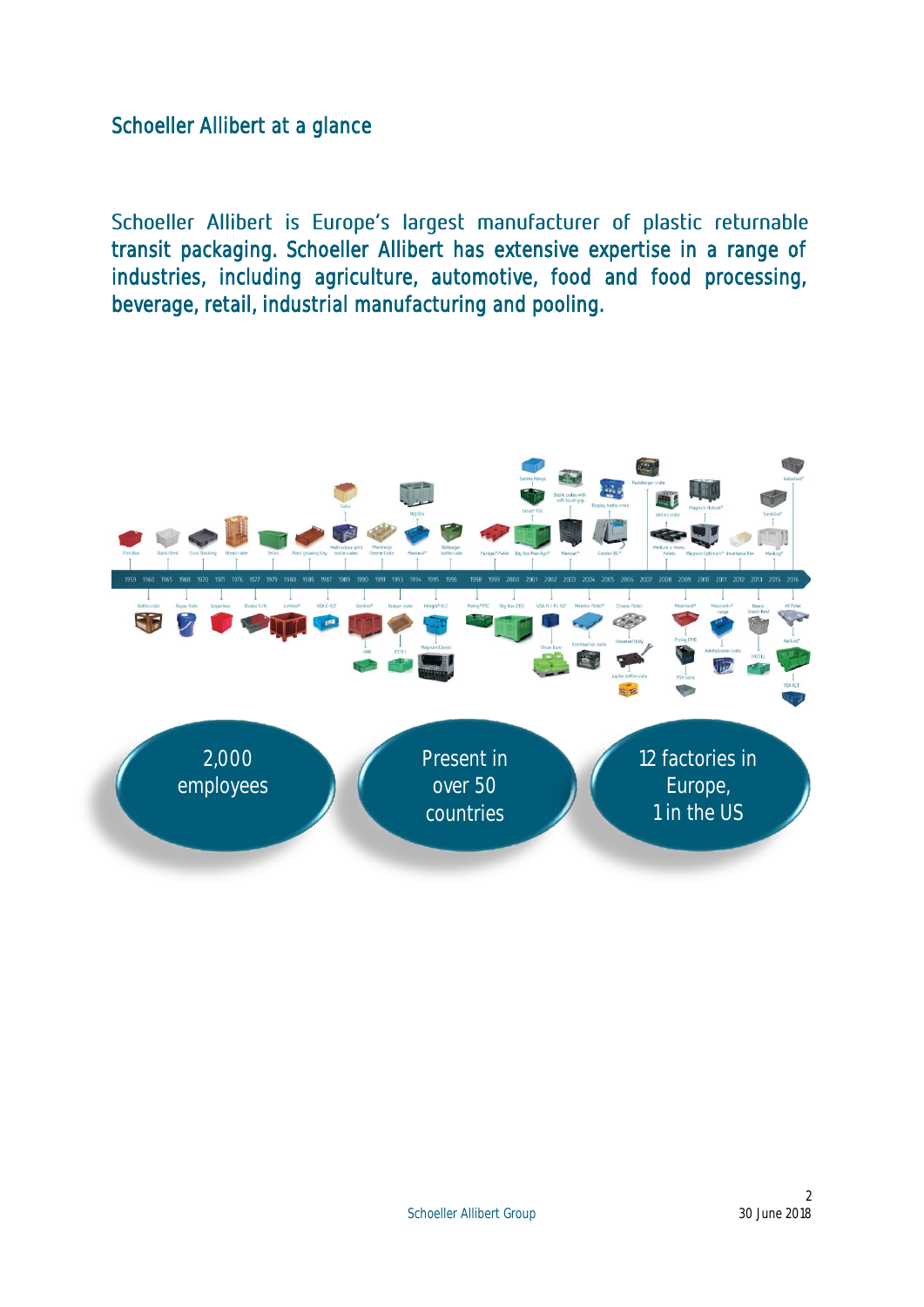## <span id="page-3-0"></span>Principal Activities

Schoeller Allibert Group BV. (the "Company") and its subsidiaries (collectively, the "Group" or "Schoeller Allibert") is Europe's largest manufacturer of plastic containers and returnable transit packaging (RTP). Schoeller Allibert offers a wide range of products to meet the storage, handling and distribution needs of large and medium sized companies on a local, regional and global level. Schoeller Allibert employs approximately 2,000 people with the majority employed in Europe, where the Group has production and sales activities in over 20 countries.

Schoeller Allibert's products include tough stacking containers, rigid pallet containers (RPCs) for secure distribution, heavy-duty rigid and folding large containers (FLCs), pallets and dollies which have been designed to protect small, large or unusually shaped components; to timely deliver goods and, thanks to foldable or stackable units to save valuable space on return journeys. Manufactured to precise dimensions, to fit and function seamlessly with all handling equipment, Schoeller Allibert's containers are the ideal handling medium for automated warehouses and distribution centers. They promote a reliable and consistent flow, withstanding heavy unit loads and allow fast movement through automated storage and retrieval systems, thereby helping customers to speed handling operations, reduce logistics costs and eliminate packaging waste.

Schoeller Allibert has extensive expertise in a range of industries, including agriculture, automotive, food and food processing, beverage, retail, industrial manufacturing and pooling. With more than 50 years of experience in developing industrial reusable packaging, Schoeller Allibert has built leading market positions by understanding its target industry sectors and applying extensive expertise to design and implement customized industrial reusable packaging solutions that address industry specific handling, logistics, storage and retrieval requirements.

## <span id="page-3-1"></span>Key Financial Results

The table below shows the Group's key consolidated financial results for the three and six months ended 30 June 2018 and 2017:

|                                           |                      | THREE MONTHS ENDED 30 JUNE |          | SIX MONTHS ENDED 30 JUNE |  |  |
|-------------------------------------------|----------------------|----------------------------|----------|--------------------------|--|--|
| <b>EUR'000</b>                            | 2018<br>2018<br>2017 |                            |          |                          |  |  |
|                                           |                      |                            |          |                          |  |  |
| Revenue                                   | 139.845              | 120,000                    | 251,027  | 234,126                  |  |  |
| Revenue growth                            | 16.5%                | $-11.2%$                   | 7.2%     | $-6.2\%$                 |  |  |
| Operating profit                          | 5,605                | (6,388)                    | 6.490    | (4, 334)                 |  |  |
| Operating profit as % revenue             | 4.0%                 | $-5.3%$                    | 2.6%     | $-1.9%$                  |  |  |
| Adjusted EBITDA *                         | 13.093               | 14.949                     | 21,511   | 25,472                   |  |  |
| Adjusted EBITDA as a % of revenue         | 9.4%                 | 12.5%                      | 8.6%     | 10.9%                    |  |  |
| Profit (loss) before income taxes         | 1.042                | (12, 405)                  | (4, 473) | (16, 225)                |  |  |
| Net capital expenditure                   | 4.149                | 1.758                      | 8,402    | 7,937                    |  |  |
| Net capital expenditure as a % of revenue | 3.0%                 | 1.5%                       | 3.3%     | 3.4%                     |  |  |
| Cash generated from operations            | 9.998                | 25.572                     | 8.347    | 22.999                   |  |  |

\*Non-IFRS financial measure. Refer to Adjusted EBITDA reconciliation, of this document.

### The table below shows the Group's key other financial metrics as at 30 June 2018 and 31 December 2017:

|                                | AS AT 30 JUNE | AS AT 31 DECEMBER |
|--------------------------------|---------------|-------------------|
| EUR'000                        | 2018          | 2017              |
|                                |               |                   |
| Net working capital*           | (13, 477)     | 22,935            |
| Cash and cash equivalents      | 10.214        | 34,835            |
| Total net loans and borrowings | 225.104       | 201.812           |

\* Net working capital for June 2018 is adjusted for the Swedish tax liability of EUR 7,173 thousand (December 2017: EUR 10,686 thousand) and accrued interest of EUR 599 thousand (December 2017: EUR 719 thousand).

Net working capital is defined as current assets (excluding cash and cash equivalents and receivables from related parties) less current liabilities (excluding current portion of loans and borrowings, bank overdrafts and payables due from related parties).

Cash and cash equivalents is defined as cash and cash equivalents on the balance sheet less bank overdrafts.

Net loans and borrowings are defined as total current and non-current loans and borrowings less cash and cash equivalents.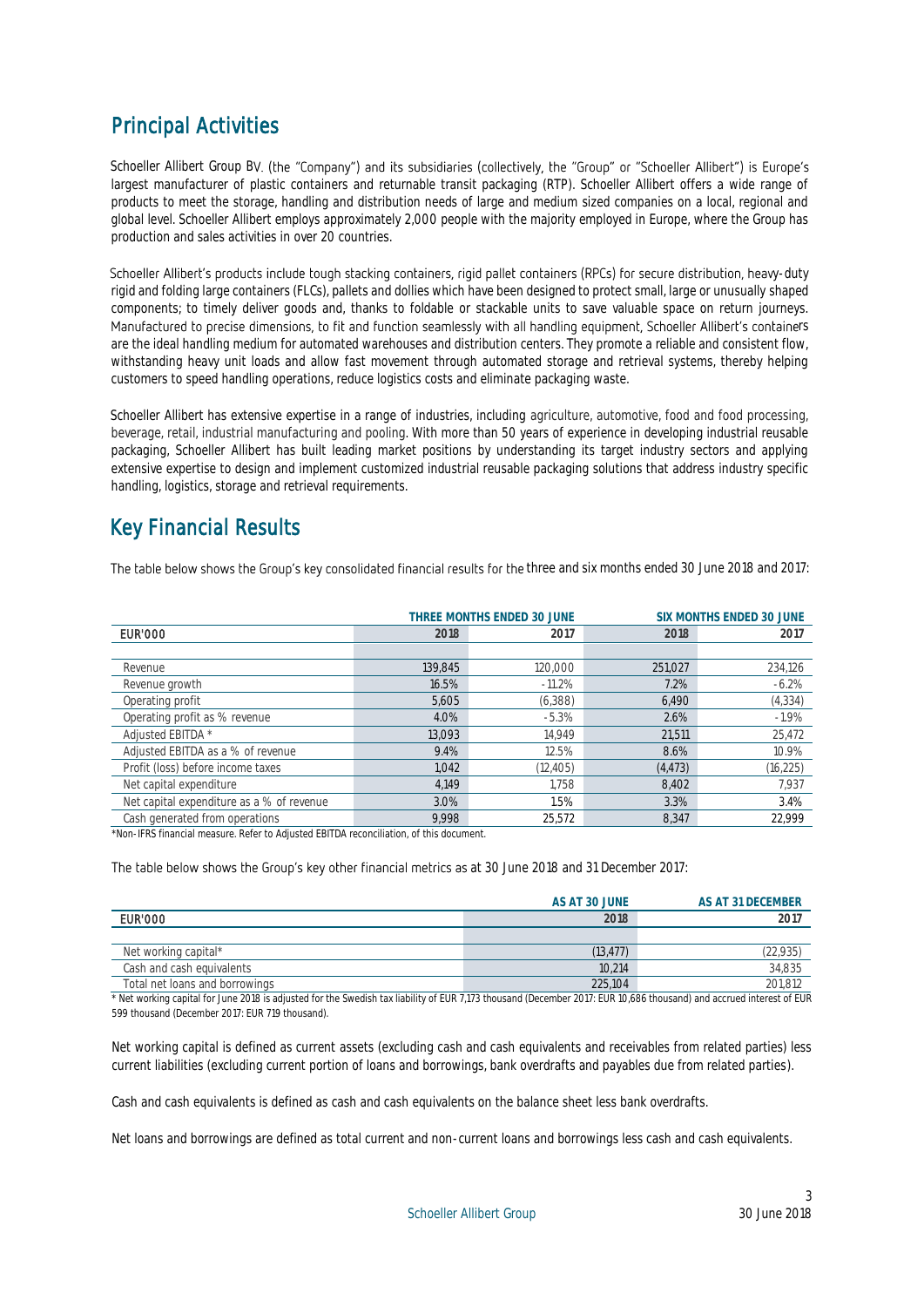## <span id="page-4-0"></span>Operating and Financial Review

## Revenue

The table below shows the Group's operating segment revenue for the three and six months ended 30 June 2018 and 2017:

|                          |         | THREE MONTHS ENDED 30 JUNE |         | SIX MONTHS ENDED 30 JUNE |
|--------------------------|---------|----------------------------|---------|--------------------------|
| <b>EUR'000</b>           | 2018    | 2017                       | 2018    | 2017                     |
|                          |         |                            |         |                          |
| Northern Europe          | 54.177  | 45.184                     | 99.074  | 80,911                   |
| Southern Europe          | 33,605  | 31.913                     | 60,397  | 58,997                   |
| UK and rest of Europe    | 25.588  | 26,089                     | 43.899  | 46,448                   |
| United States of America | 9.275   | (1,958)                    | 15,833  | 12,439                   |
| All Other Segments       | 17.199  | 18.771                     | 31.824  | 35,331                   |
| Total revenue            | 139.845 | 120.000                    | 251,027 | 234,126                  |

Operating segments are aggregated to the following reportable segments which include:

- Northern Europe: the Netherlands, Belgium, Germany, Austria and Switzerland.
- Southern Europe: France, Italy, Spain and Portugal.
- UK and rest of Europe: the United Kingdom, Czech Republic, Romania, Slovakia, Hungary, Poland, Serbia, Turkey, Sweden, Finland, Latvia, Ukraine and Russia.
- **.** United States of America: the USA.
- All Other Segments: Services business and International businesses, which are comprised of the sale of moulds and RTP products into emerging markets, and Head Office.

Revenue in Northern Europe increased by EUR 8,993 thousand, or 19.9%, to EUR 54,177 thousand for the three months ended 30 June 2018 from EUR 45,184 thousand for the three months ended 30 June 2017. This growth in revenue was primarily attributable to beverage, automotive and agriculture markets.

Revenue in Southern Europe increased by EUR 1,692 thousand, or 5.3%, from EUR 31,913 thousand for the three months ended 30 June 2017 to EUR 33,605 thousand for the three months ended 30 June 2018. This growth in revenue was driven mainly by automotive and food processing markets.

Revenue in the UK and rest of Europe decreased by EUR 501 thousand, or 1.9%, from EUR 26,089 thousand for the three months ended 30 June 2017 to EUR 25,588 thousand for the three months ended 30 June 2018. This decrease was primarily attributable to lower sales to the beverage customers.

Revenue in the USA increased by EUR 11,233 thousand, from negative EUR 1,958 thousand for the three months ended 30 June 2017 to EUR 9,275 thousand for the three months ended 30 June 2018. This increase was attributable to the fact that the revenue for the three months ended June 2017 was impacted by the settlement of the customer dispute in the pooling sector of EUR 9,934 thousand.

Revenue in all Other Segments decreased by EUR 1,583 thousand, or 8.4%, from EUR 18,782 thousand for the three months ended 30 June 2017 to EUR 17,199 thousand for the three months ended 30 June 2018. This increase is primarily attributable to lower revenues from the Services business.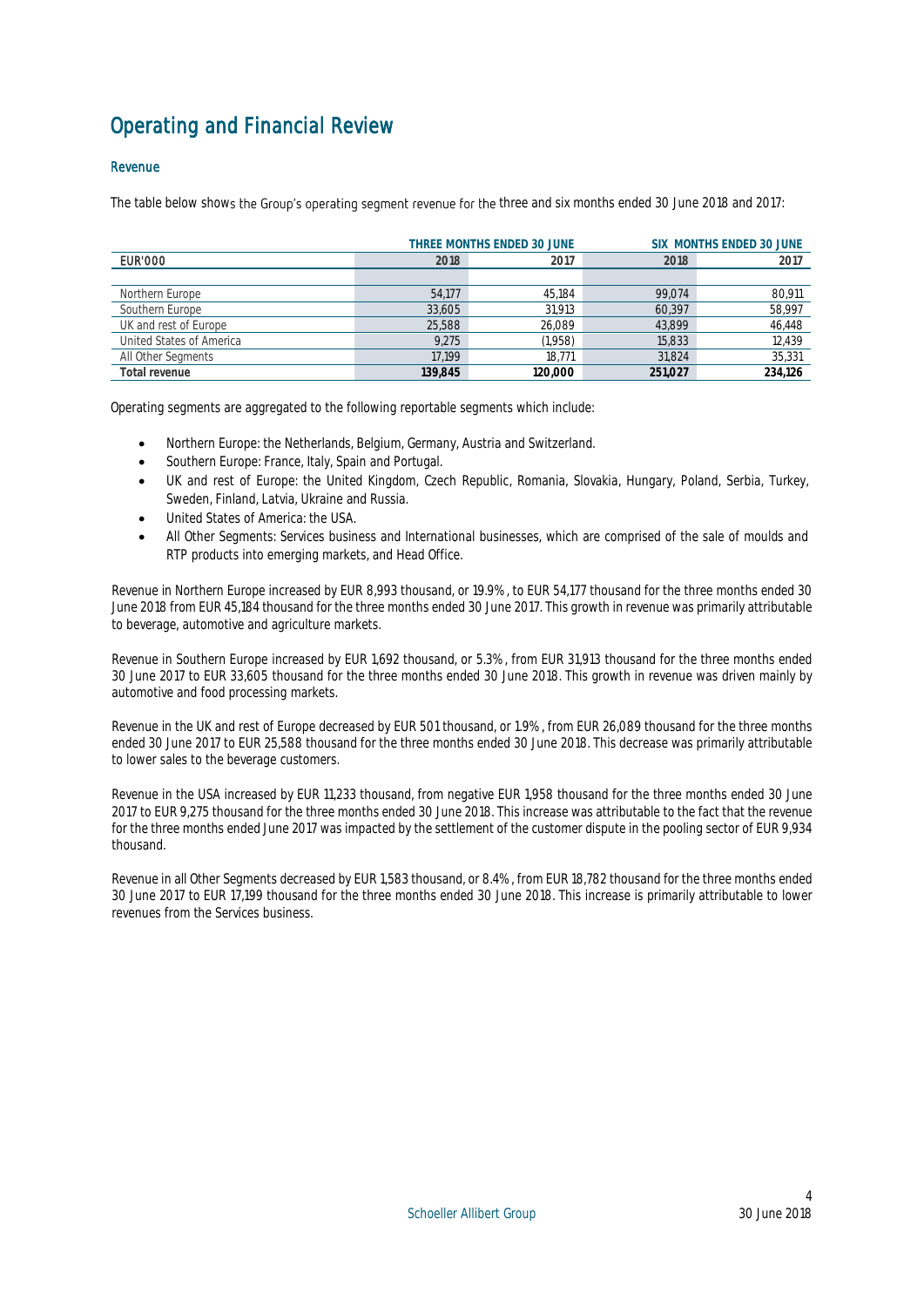## Operating result

|                  |       | THREE MONTHS ENDED 30 JUNE |       | SIX MONTHS ENDED 30 JUNE |
|------------------|-------|----------------------------|-------|--------------------------|
| <b>EUR'000</b>   | 2018  | 2017                       | 2018  | 2017                     |
|                  |       |                            |       |                          |
| Operating profit | 5,605 | (6,388)                    | 5.490 | (4,334                   |

Operating profit increased by EUR 11,994 thousand, to EUR 5,605 thousand for the three months ended 30 June 2018 compared to negative EUR 6,388 thousand for the three months ended 30 June 2017. The higher profit resulted mainly from the fact that the revenue for the three months ended June 2017 was impacted by the settlement of the customer disputes in the pooling sector of EUR 10,746 thousand.

The following table shows a breakdown of operating result by geographic segment for the three and six months ended 30 June 2018 and 2017:

|                          |         | THREE MONTHS ENDED 30 JUNE<br><b>SIX MONTHS ENDED 30 JUNE</b> |          |          |  |  |
|--------------------------|---------|---------------------------------------------------------------|----------|----------|--|--|
| <b>EUR'000</b>           | 2018    | 2017                                                          |          |          |  |  |
|                          |         |                                                               |          |          |  |  |
| Northern Europe          | 3,238   | 1.414                                                         | 3,108    | 480      |  |  |
| Southern Europe          | 3.187   | 1.723                                                         | 4.421    | 3,169    |  |  |
| UK and rest of Europe    | (439)   | 2.193                                                         | (2,290)  | 1,296    |  |  |
| United States of America | (2,044) | (13,596)                                                      | (6, 475) | (14,907) |  |  |
| All Other Segments       | 1,663   | 1.878                                                         | 7,726    | 5,627    |  |  |
| Operating result         | 5,605   | (6,388)                                                       | 6.490    | (4, 334) |  |  |

## Adjusted EBITDA- reconciliation

The Company discloses Adjusted EBITDA as a non-IFRS performance measure. The Group defines Adjusted EBITDA as the operating result for the year excluding depreciation, amortisation and impairment and adjusting items. Items are disclosed as adjusting where it is necessary to do so to provide further understanding of the financial performance of the Group. As such, items are presented as adjusting if management finds these to meet the following criteria:

- material;
- non-recurring; and
- require separate disclosure due to the significance of their nature or amount.

Adjusting items relate to material non-recurring items of income and expense arising from circumstances or events such as:

- business combinations;
- closure of manufacturing locations;
- litigation settlements;
- certain shareholder exit fees; etc.

|                                     |        | THREE MONTHS ENDED 30 JUNE |        | SIX MONTHS ENDED 30 JUNE |
|-------------------------------------|--------|----------------------------|--------|--------------------------|
| <b>EUR'000</b>                      | 2018   | 2017                       | 2018   | 2017                     |
|                                     |        |                            |        |                          |
| Operating result                    | 5.605  | (6,388)                    | 6.490  | (4,334)                  |
| Adjusting items                     | 2.718  | 13.287                     | 4.532  | 14,091                   |
| Depreciation and impairment expense | 4.388  | 6.643                      | 9.739  | 13,310                   |
| Amortisation and impairment expense | 382    | 1.407                      | 750    | 2,404                    |
| <b>Adjusted EBITDA</b>              | 13.093 | 14.949                     | 21.511 | 25.472                   |

Adjusting items decreased by EUR 10,569 from EUR 13,287 thousand for three months ended 30 June 2017 to EUR 2,718 thousand for three months ended 30 June 2018. Adjusting items for the three months ended 30 June 2018 relate to non-recurring items arising from EUR 1,707 of employee benefits concerning severance costs resulting from restructuring activities, EUR 1,011 thousand related mostly to other restructuring activities. Adjusting items for three months ended 30 June 2017 relate to nonrecurring items arising from EUR 10,746 thousand related to the customer disputes in the pooling sector, EUR 1,043 thousand of employee benefits concerning severance costs resulting from restructuring activities, EUR 796 thousand related mostly to other restructuring activities and EUR 697 thousand fees related to due diligence activities.

Depreciation expense decreased by EUR 2,255 thousand, to EUR 4,388 thousand for the three months ended 30 June 2018 compared to EUR 6,643 thousand for the three months ended 30 June 2017, driven by some of the moulds being fully depreciated by the end of 2017 as well as the extension of useful lives of machinery and moulds.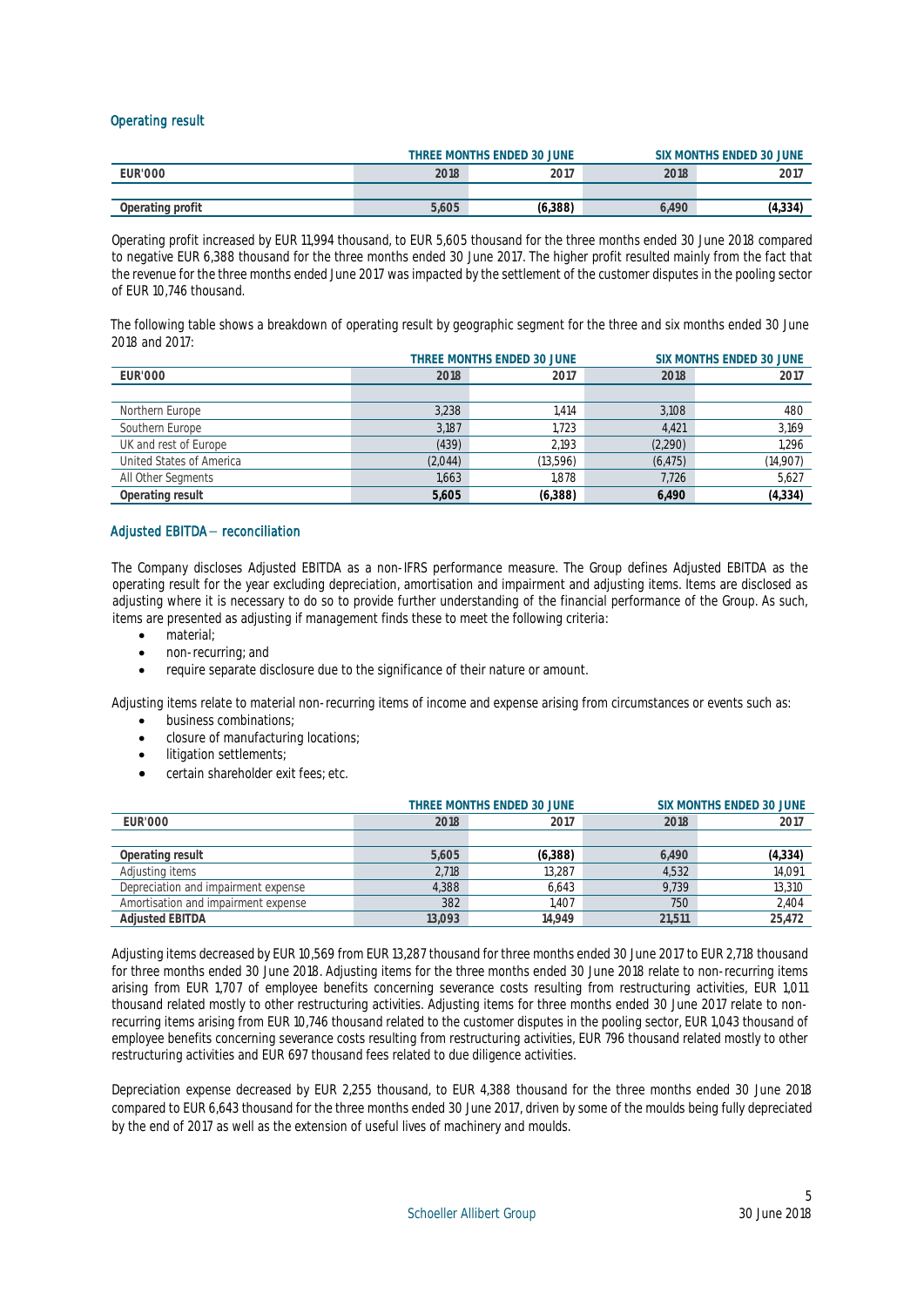Amortisation expense decreased by EUR 1,025 thousand, to EUR 382 thousand for the three months ended 30 June 2018 compared to EUR 1,407 thousand for the three months ended 30 June 2017, mainly driven by some of the intangible assets being fully depreciated by the end of 2017.

### Net finance expense

Net finance expense for the three months ended 30 June 2018 was EUR 4,563 thousand (expense for the three months ended 30 June 2017: EUR 5,963 thousand). This decrease was primarily due to favourable foreign exchange developments in 2018. The three months ended 30 June 2017 include EUR 991 thousand interest related to the lost Swedish tax case.

### Profit (loss) before income taxes

The profit before income taxes was EUR 1,042 thousand for the three months ended 30 June 2018 (the three months ended 30 June 2017: the loss of EUR 12,405 thousand). The three months ended 30 June 2017 include EUR 10,746 thousand related to the customer disputes in the pooling sector.

#### Cash generated from operations

Cash generated from operations during the three months ended 30 June 2018 amounted to a EUR 9,997 thousand inflow (the three months ended 30 June 2017 EUR 25,572 thousand inflow).

#### Net capital expenditure

Net capital expenditure was EUR 4,149 thousand outflow for the three months ended 30 June 2018 (the three months ended 30 June 2017: EUR 1,758 thousand outflow), which represented 3.0% of revenue for the three months ended 30 June 2018 (1.5% for the three months ended 30 June 2017). The increase was driven by timing of investments and new finance leases.

### Net working capital

Net working capital is defined as current assets (excluding cash and cash equivalents and receivables from related parties) less current liabilities (excluding current portion of loans and borrowings, bank overdrafts and payables due from related parties).

As of 30 June 2018, the receivables from related parties were equal to EUR 256 thousand (31 December 2017: EUR 170 thousand) and the payables due from related parties were equal to EUR 879 thousand (31 December 2017: EUR 861).

As of 30 June 2018, the Group had negative net working capital of EUR 13,477 thousand, adjusted for the Swedish tax liability of EUR 7,173 EUR thousand and related accrued interest of EUR 599 thousand (31 December 2017 negative net working capital of EUR 22,935 thousand). The increase in the net working capital was mainly due to higher inventory and lower trade payable levels, offset partially by lower trade receivables balances as of 30 June 2018.

### Cash and cash equivalents

Cash and cash equivalents is defined as cash and cash equivalents on the balance sheet less bank overdrafts. As 30 June 2018, the Group had EUR 10,214 thousand (31 December 2017: EUR 34,835 thousand) of net cash on its balance sheet.

As at 30 June 2018, the Group had one revolving credit facility of EUR 30 million (31 December 2017: EUR 30 million). The unused part of the facility as at 30 June 2018 amounted to EUR 12.5 million (31 December 2017: EUR 18.7 million).

### Total net loans and borrowings

Net loans and borrowings is defined as total current and non-current loans and borrowings less cash and cash equivalents, which increased by 11.5% to EUR 225,104, thousand as at three months ended 30 June 2018 (31 December 2017: EUR 201,812 thousand), mostly driven by lower cash balances.

### Subsequent events

There have been no material events subsequent to the period end which require additional disclosure.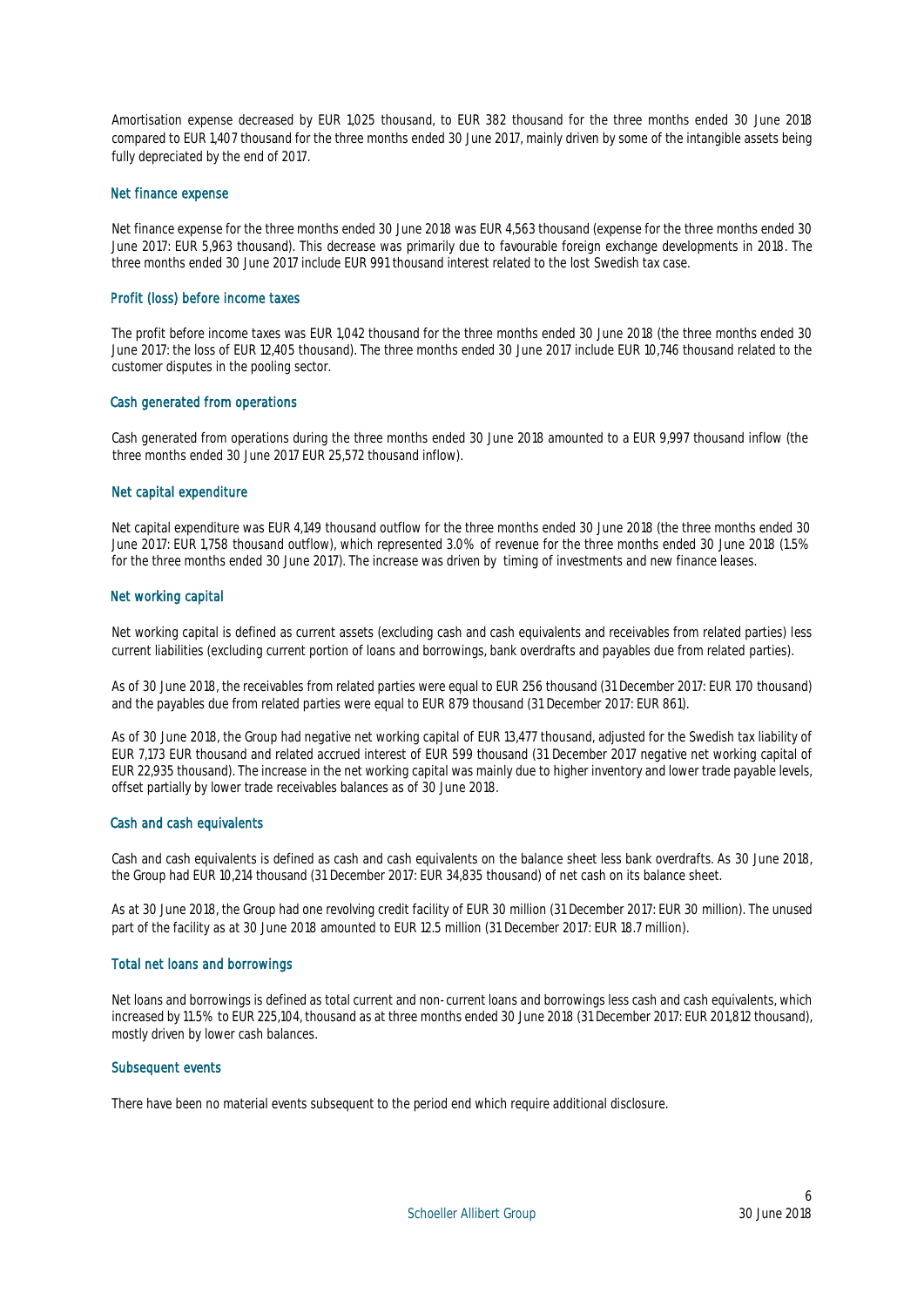## <span id="page-7-0"></span>Consolidated Income Statement

|                                                    |      |           | THREE MONTHS ENDED 30 JUNE | SIX MONTHS ENDED 30 JUNE |            |  |
|----------------------------------------------------|------|-----------|----------------------------|--------------------------|------------|--|
| <b>EUR'000</b>                                     | Note | 2018      | 2017                       | 2018                     | 2017       |  |
|                                                    |      |           |                            |                          |            |  |
| Revenue                                            | 8    | 139,845   | 120,000                    | 251,027                  | 234,126    |  |
| Other income                                       |      | 27        | 792                        | 61                       | 1.046      |  |
| Raw materials and consumables<br>used              |      | (76,055)  | (69, 780)                  | (132, 112)               | (123, 858) |  |
| Costs for subcontracting                           |      | (694)     | (633)                      | (1,062)                  | (1,838)    |  |
| Employee benefit expense                           |      | (31, 325) | (28, 254)                  | (60, 887)                | (56, 829)  |  |
| Other operating costs                              |      | (21, 422) | (20, 462)                  | (40, 047)                | (41, 267)  |  |
| Depreciation and impairment<br>expense             |      | (4,388)   | (6,643)                    | (9, 739)                 | (13, 310)  |  |
| Amortisation and impairment<br>expense             |      | (382)     | (1,407)                    | (750)                    | (2,404)    |  |
|                                                    |      |           |                            |                          |            |  |
| Operating result                                   |      | 5,605     | (6,388)                    | 6,490                    | (4, 334)   |  |
| Finance income                                     |      | 881       | 16                         | 949                      | 36         |  |
| Finance expense                                    |      | (5, 444)  | (5,979)                    | (11, 912)                | (11, 872)  |  |
| Net finance expense                                | 9    | (4,563)   | (5,963)                    | (10,963)                 | (11, 837)  |  |
| Share in result of equity accounted<br>investments |      |           | (54)                       |                          | (54)       |  |
| Profit (loss) before income taxes                  |      | 1.042     | (12, 405)                  | (4, 473)                 | (16, 225)  |  |
| Income tax (expense) income                        | 10   | (888)     | (11.512)                   | (812)                    | (12, 252)  |  |
| Profit (loss) for the period                       |      | 155       | (23, 917)                  | (5, 285)                 | (28, 477)  |  |
| Attributable to:                                   |      |           |                            |                          |            |  |
| Owners of the Company                              |      | 179       | (23, 849)                  | (5, 171)                 | (28, 412)  |  |
| Non-controlling interests                          |      | (25)      | (67)                       | (114)                    | (65)       |  |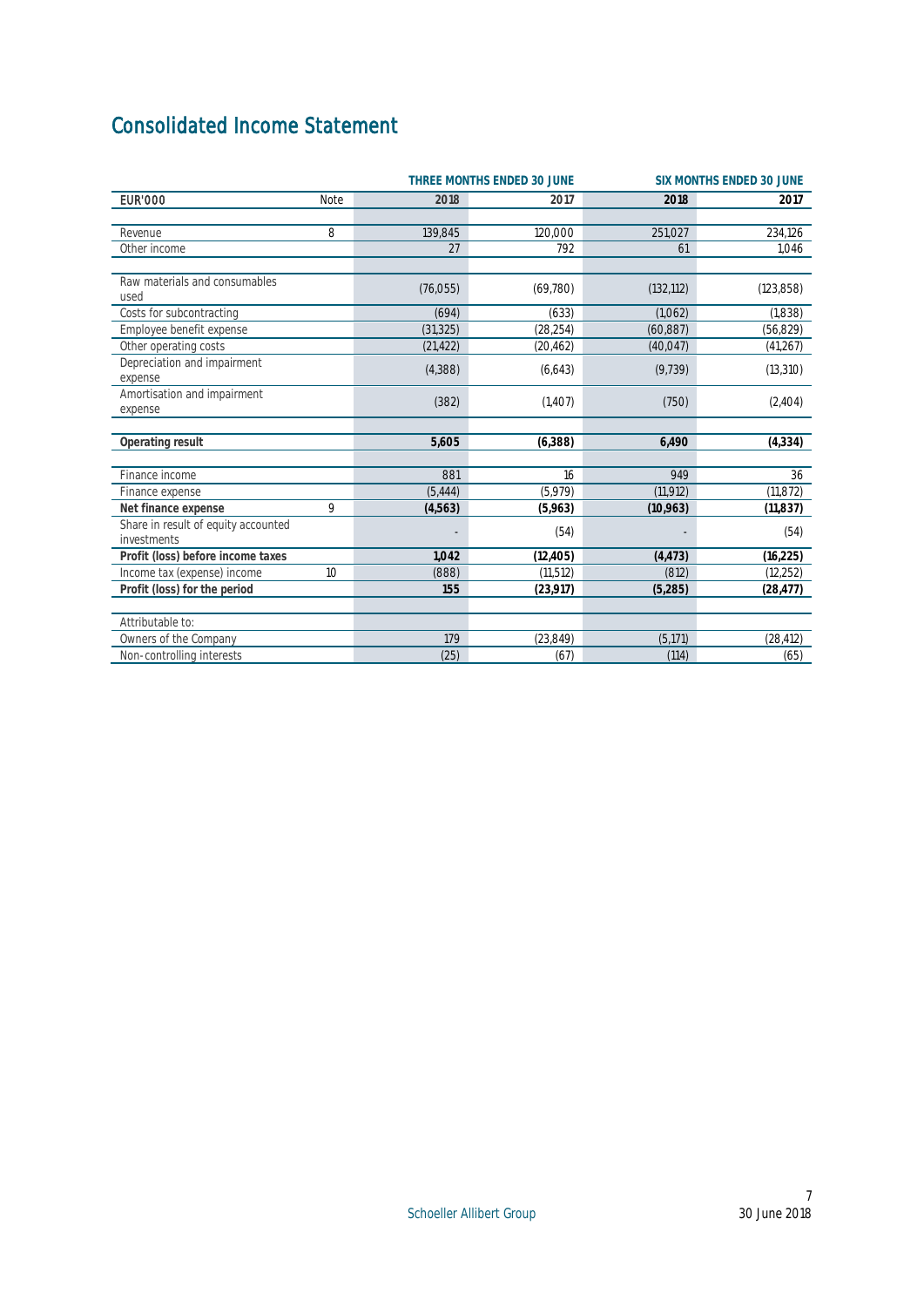# <span id="page-8-0"></span>Consolidated Statement of Comprehensive Income

|                                                                        | THREE MONTHS ENDED 30 JUNE<br>SIX MONTHS ENDED 30 JUNE |           |          |           |  |
|------------------------------------------------------------------------|--------------------------------------------------------|-----------|----------|-----------|--|
| <b>EUR'000</b>                                                         | 2018                                                   | 2017      | 2018     | 2017      |  |
|                                                                        |                                                        |           |          |           |  |
| Profit (loss) for the period                                           | 155                                                    | (23, 917) | (5,285)  | (28, 477) |  |
|                                                                        |                                                        |           |          |           |  |
| Items that may be reclassified subsequently<br>to profit or loss:      |                                                        |           |          |           |  |
| Foreign currency translation differences -<br>foreign operations       | (650)                                                  | (2, 132)  | (570)    | 686       |  |
| Total comprehensive income (loss) for the<br>period, net of income tax | (495)                                                  | (26, 049) | (5,855)  | (27, 791) |  |
|                                                                        |                                                        |           |          |           |  |
| Attributable to:                                                       |                                                        |           |          |           |  |
| Owners of the Company                                                  | (486)                                                  | (25, 976) | (5, 733) | (3,840)   |  |
| Non-controlling interests                                              | (33)                                                   | (72)      | (122)    | (35)      |  |
|                                                                        |                                                        |           |          |           |  |
| Total comprehensive profit (loss) for the<br>period                    | (519)                                                  | (26, 049) | (5,855)  | (3,874)   |  |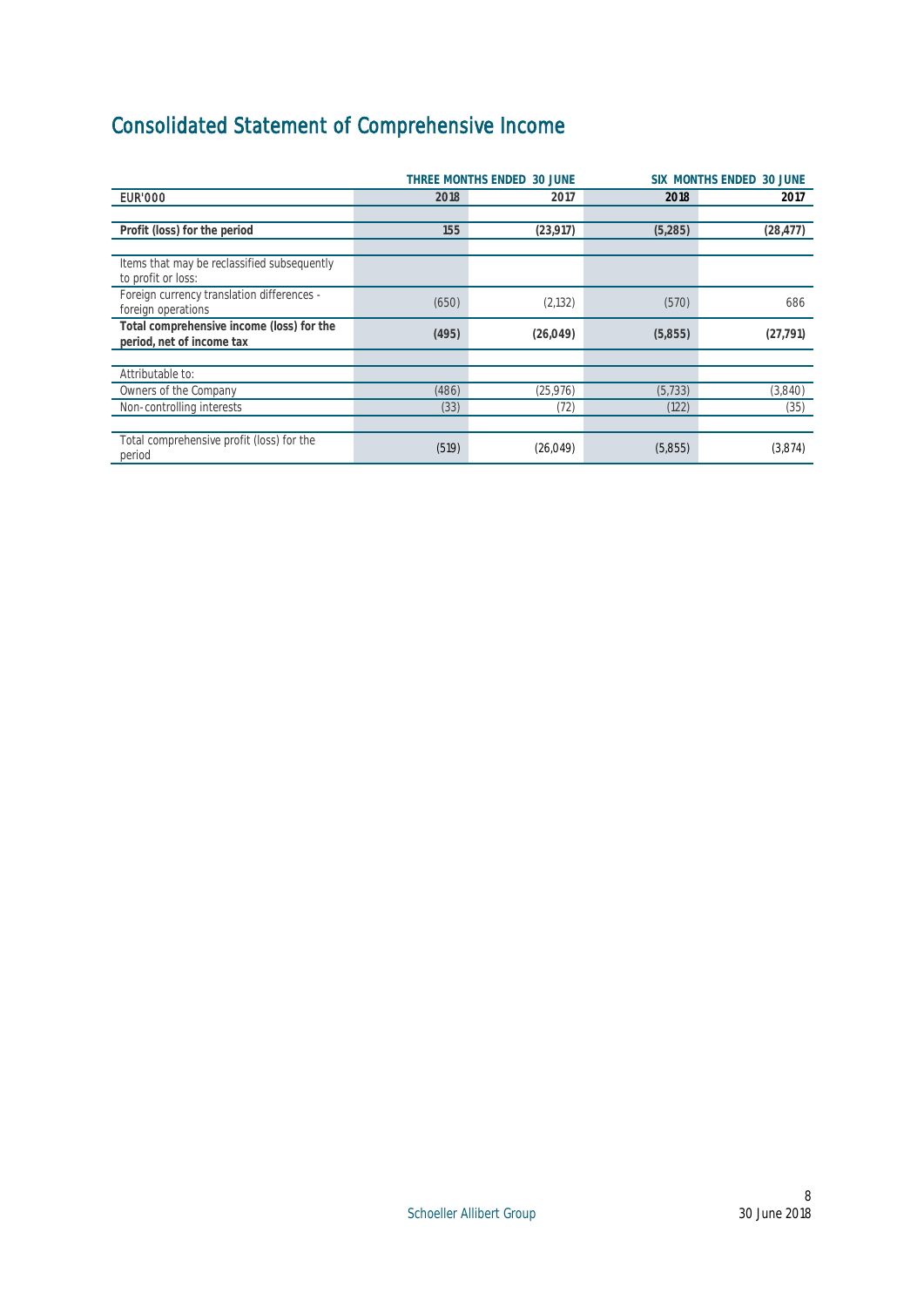## <span id="page-9-0"></span>Consolidated Balance Sheet

|                                              | AS AT 30 JUNE | AS AT 31 DECEMBER |
|----------------------------------------------|---------------|-------------------|
| <b>EUR'000</b><br><b>Note</b>                | 2018          | 2017              |
|                                              |               |                   |
| <b>ASSETS</b>                                |               |                   |
| Non-current assets                           |               |                   |
| Property, plant and equipment                | 122.109       | 120.474           |
| Intangible assets                            | 6,384         | 6,697             |
| Equity accounted investments                 | 514           | 514               |
| Other financial assets                       | 7,468         | 4,078             |
| Deferred income tax assets                   | 20,476        | 20,615            |
| Total non-current assets                     | 156,951       | 152,379           |
| Current assets                               |               |                   |
| Inventories                                  | 38,847        | 28,613            |
| Trade and other receivables                  | 53.362        | 61,474            |
| Current income tax assets                    | 2,798         | 3,805             |
| Prepayments and accrued income               | 9,268         | 9,860             |
| Derivative financial instruments             | 24            |                   |
| Cash and cash equivalents                    | 15,254        | 34,835            |
| Total current assets                         | 119,553       | 138,587           |
| <b>TOTAL ASSETS</b>                          | 276,504       | 290,966           |
|                                              |               |                   |
| <b>EQUITY</b>                                |               |                   |
| Equity attributable to owners of the Company | (94, 244)     | (88, 511)         |
| Non-controlling interests                    | 483           | 606               |
| Total equity                                 | (93,760)      | (87,905)          |
|                                              |               |                   |
| <b>LIABILITIES</b>                           |               |                   |
| Non-current liabilities                      |               |                   |
| Loans and borrowings<br>11                   | 223.724       | 222.351           |
| Employee benefits                            | 6,573         | 6,544             |
| Provisions<br>13                             | 1,143         | 1,055             |
| Deferred income tax liabilities              | 2,226         | 2,407             |
| Total non-current liabilities                | 233,665       | 232,357           |
| <b>Current liabilities</b>                   |               |                   |
| Loans and borrowings<br>12                   | 5,073         | 7,458             |
| <b>Bank Overdraft</b>                        | 5.039         |                   |
| 14<br>Provisions                             | 2,210         | 2,116             |
| Current income tax liabilities               | 10,055        | 15,149            |
| Derivative financial instruments             | 340           | 126               |
| Trade and other payables                     | 113,882       | 121,666           |
| <b>Total current liabilities</b>             | 136,599       | 146,515           |
| <b>Total liabilities</b>                     | 370,264       | 378,872           |
| TOTAL EQUITY AND LIABILITIES                 | 276,504       | 290,966           |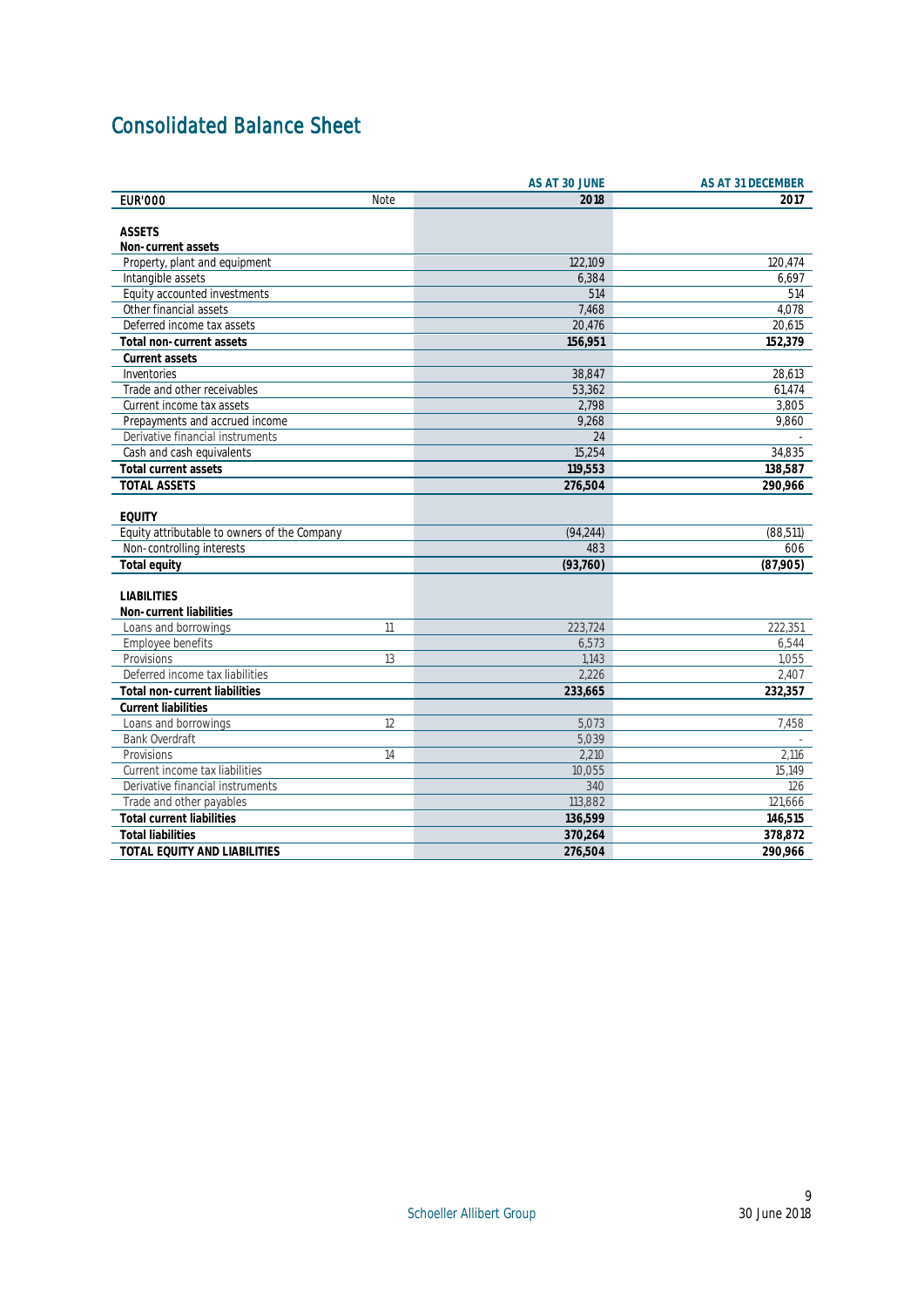## <span id="page-10-0"></span>Consolidated Statement of Cash Flows

|                                                                 |           | THREE MONTHS ENDED 30 JUNE | SIX MONTHS ENDED 30 JUNE |           |  |
|-----------------------------------------------------------------|-----------|----------------------------|--------------------------|-----------|--|
| <b>EUR'000</b>                                                  | 2018      | 2017                       | 2018                     | 2017      |  |
|                                                                 |           |                            |                          |           |  |
| Profit (loss) for the year                                      | 155       | (23, 917)                  | (5,285)                  | (28, 477) |  |
| Adjustments for:                                                |           |                            |                          |           |  |
| Depreciation and impairment                                     | 4,388     | 6,642                      | 9,740                    | 13,311    |  |
| Amortisation and impairment                                     | 382       | 1,407                      | 750                      | 2,404     |  |
| Profit on sale of property, plant and<br>equipment              | (27)      | (792)                      | (61)                     | (1,046)   |  |
| Impairment loss on trade receivables                            |           |                            |                          |           |  |
| Net finance costs                                               | 4,396     | 5,790                      | 11,101                   | 11.663    |  |
| Tax expense                                                     | 888       | 11,512                     | 812                      | 12,252    |  |
| Change in:                                                      |           |                            |                          |           |  |
| Inventories                                                     | 3,518     | 4,458                      | (10, 193)                | (6,649)   |  |
| Trade and other receivables                                     | (3, 299)  | (562)                      | 8.305                    | (3, 174)  |  |
| Prepayments and accrued income                                  | 138       | (1,746)                    | 601                      | 901       |  |
| Trade and other payables                                        | (840)     | 22,428                     | (7, 435)                 | 21,795    |  |
| Provisions and employee benefits                                | 301       | 351                        | 12                       | 19        |  |
| Cash generated from operations                                  | 9,998     | 25,572                     | 8,347                    | 22,999    |  |
| Interest received                                               | 11        | 16                         | 79                       | 36        |  |
| Interest paid                                                   | (9,578)   | (8,970)                    | (10,655)                 | (9, 748)  |  |
| Income tax paid                                                 | (1,653)   | (942)                      | (4,979)                  | (2, 321)  |  |
| Net cash inflow from operating activities                       | (1,222)   | 15,676                     | (7,208)                  | 10,966    |  |
| Cash flows from investing activities                            |           |                            |                          |           |  |
| Proceeds from sale of property, plant and                       |           |                            |                          |           |  |
| equipment                                                       | 58        | 1,275                      | 106                      | 1,780     |  |
| Proceeds from long term loans receivable                        |           |                            |                          |           |  |
| New long term loans receivable granted                          | (3,058)   | (535)                      | (3,558)                  | (1, 041)  |  |
| Acquisition of property, plant and equipment                    | (3,997)   | (2,552)                    | (8,070)                  | (8, 319)  |  |
| Acquisition of intangible assets                                | (211)     | (482)                      | (437)                    | (1, 398)  |  |
| Net cash (outflow) from investing activities                    | (7,207)   | (2, 294)                   | (11,960)                 | (8,978)   |  |
| Cash flows from financing activities                            |           |                            |                          |           |  |
| Payment of transaction costs related to loans<br>and borrowings | (586)     |                            | (893)                    | (194)     |  |
| Proceeds from borrowings                                        |           | 3                          | 212                      | 6,413     |  |
| Repayment of borrowings                                         | (1,634)   | (3,226)                    | (2, 517)                 | (5,976)   |  |
| Payment of finance lease liabilities                            | (1, 141)  | (727)                      | (2,150)                  | (1,628)   |  |
| Net cash (outflow) from financing activities                    | (3, 361)  | (3,950)                    | (5, 349)                 | (1, 384)  |  |
| Net change in cash and cash equivalents                         | (11, 792) | 9,432                      | (24, 519)                | 604       |  |
| Cash and cash equivalents at beginning of                       | 21,991    | 42,681                     | 34,835                   | 51,402    |  |
| period<br>Effect of exchange rate fluctuations on cash          | 13        | (382)                      | (103)                    | (274)     |  |
| and cash equivalents                                            |           |                            |                          |           |  |
| Cash and cash equivalents at end of period                      | 10,214    | 51,732                     | 10,214                   | 51,732    |  |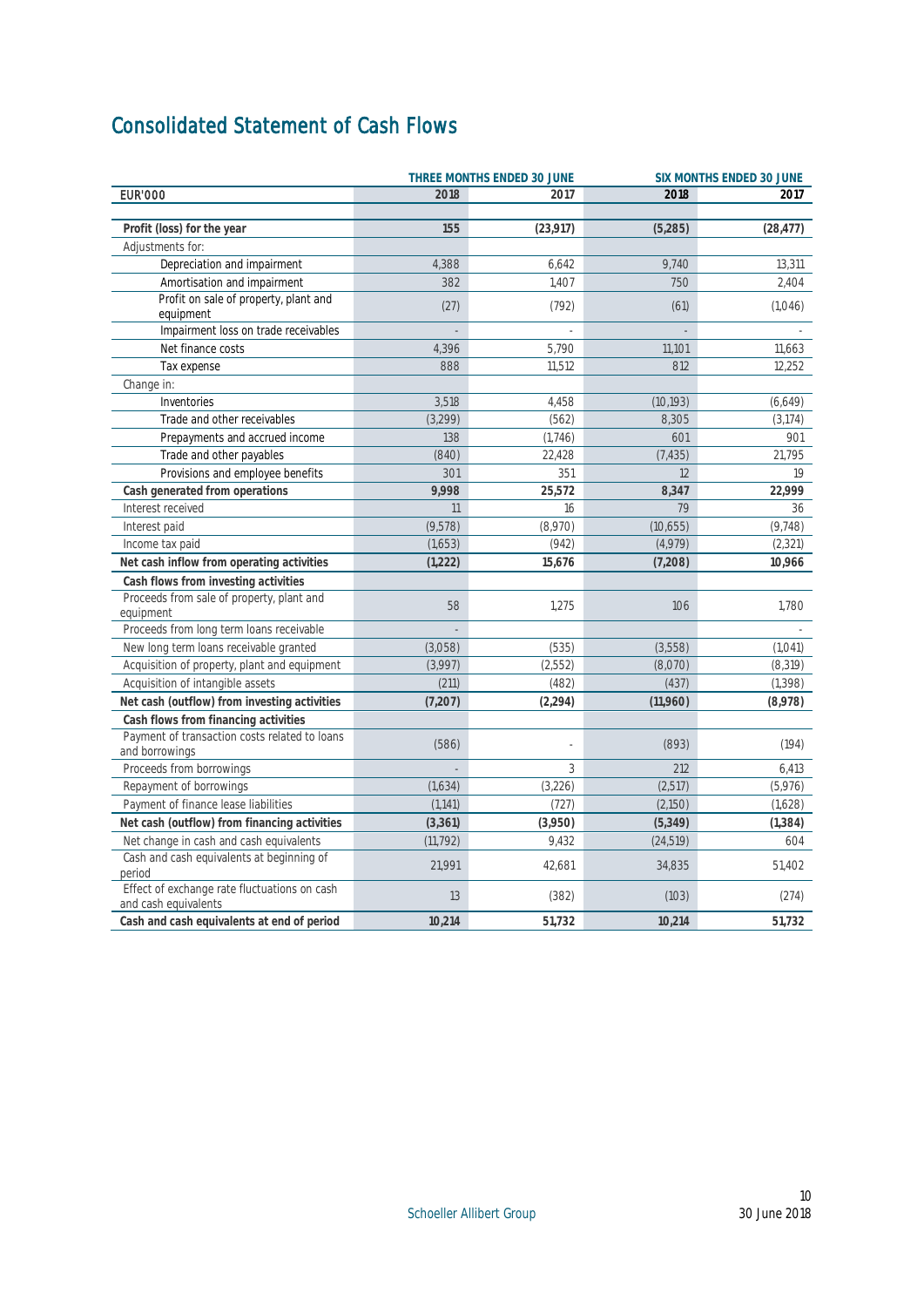## <span id="page-11-0"></span>Consolidated Statement of Changes in Equity

| EUR'000                                                                             | Share<br>capital | Share<br>premium  | Other<br>reserves | Accumulated<br>deficit   | Total     | Non-<br>controlling<br>interest | Total<br>equity |
|-------------------------------------------------------------------------------------|------------------|-------------------|-------------------|--------------------------|-----------|---------------------------------|-----------------|
|                                                                                     |                  |                   |                   |                          |           |                                 |                 |
| Balance as at 1 January 2018                                                        |                  | 106.979           | (145.245)         | (50, 245)                | (88,511)  | 606                             | (87,905)        |
| Loss for the period                                                                 |                  |                   |                   | (5, 171)                 | (5, 171)  | (114)                           | (5, 285)        |
| Foreign currency translation differences<br>- foreign operations; net of income tax |                  | $\qquad \qquad =$ | (561)             | $\overline{\phantom{a}}$ | (561)     | (9)                             | (570)           |
| Total comprehensive loss for the year                                               |                  |                   | (561)             | (5.171)                  | (5.733)   | (122)                           | (5,855)         |
| Balance as at 30 June 2018                                                          |                  | 106.979           | (145.807)         | (55.416)                 | (94, 244) | 483                             | (93,760)        |

| EUR'000                                                                             | Share<br>capital | Share<br>premium         | Other<br>reserves | Accumulated<br>deficit | Total     | Non-<br>controlling<br>interest | Total<br>equity |
|-------------------------------------------------------------------------------------|------------------|--------------------------|-------------------|------------------------|-----------|---------------------------------|-----------------|
|                                                                                     |                  |                          |                   |                        |           |                                 |                 |
| Balance as at 1 January 2017                                                        |                  | 106.979                  | (147, 405)        | (23, 639)              | (64,065)  | 865                             | (63,200)        |
| Reclassification                                                                    |                  |                          | 5.115             | (4, 794)               | 321       | (321)                           |                 |
| Profit/(loss) for the year                                                          | ٠                | $\overline{\phantom{a}}$ | -                 | (21, 175)              | (21, 175) | 64                              | (21, 110)       |
| Other comprehensive income for the                                                  |                  |                          |                   |                        |           |                                 |                 |
| year:                                                                               |                  |                          |                   |                        |           |                                 |                 |
| Gain on remeasurement of net defined<br>benefit liability, net of income tax        |                  |                          |                   | (638)                  | (638)     |                                 | (638)           |
| Foreign currency translation differences<br>- foreign operations; net of income tax |                  | -                        | (2,955)           |                        | (2,955)   | (2                              | (2,957)         |
| Total comprehensive loss for the year                                               |                  | ٠                        | (2,955)           | (21, 813)              | (24, 768) | 63                              | (24, 705)       |
| Balance as at 31 December 2017                                                      |                  | 106.979                  | (145.245)         | (50.245)               | (88, 511) | 606                             | (87,905)        |

\* Reclassification relates to the correction of opening balances for other reserves, retained earnings and non-controlling interest.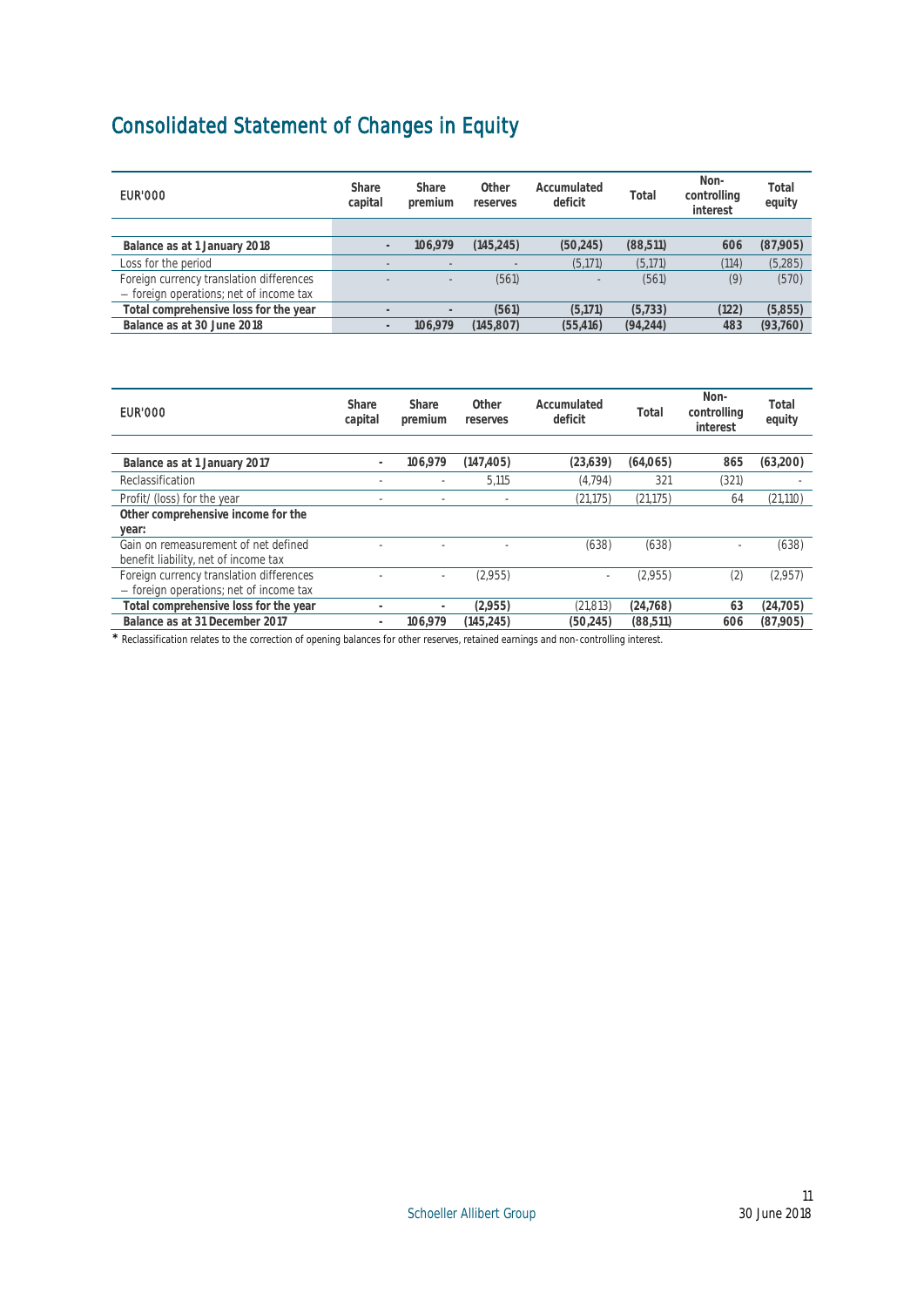## <span id="page-12-0"></span>Notes to the Condensed Consolidated Interim Financial Statements

## 1. General information

Schoeller Allibert develops, produces and sells plastic returnable transport packaging solutions for large and medium sized companies on a local, regional and global level.

Schoeller Allibert Group BV. was incorporated on 24 June 2015 in the Netherlands. The Company and its direct and indirect subsidiaries are collectively referred to as the 'Group', and individually as "Group entities". The address of its registered office is Taurusavenue 35, 2132 LS Hoofddorp, the Netherlands.

On 15 May 2018 Brookfield Business Partners L.P. together with institutional partners acquired a controlling interest in Schoeller Allibert Group BV.

Schoeller Allibert Group BV. is a subsidiary of Schoeller Allibert Participations BV. ("SAP"), a company incorporated in the Netherlands. The ultimate parent is Schoeller Packaging BV., a company incorporated in the Netherlands that is owned for 70% by BCP IV RTP Holdings Ltd., ultimately 100% held by Brookfield Asset Management Inc., and for 30% by Schoeller Industries BV., a company incorporated in the Netherlands that is active in supply chain systems.

## 2. Basis of Preparation

The interim financial information for the six months ended 30 June 2018 has been prepared on a going concern basis and in accordance with IAS 34 'Interim financial reporting' as adopted by the European Union. The condensed financial statements should be read in conjunction with the audited Annual Report of Schoeller Allibert Group BV, for the year ended 31 December 2017, which have been prepared in accordance with International Financial Reporting Standards as adopted by the European Union (IFRS).

## 3. Going concern

The Company incurred a net loss for the period ended 30 June 2018 of EUR 5.2 million and has a negative equity as at 30 June 2018 of EUR 93.8 million. At the same time, Schoeller Allibert has a stable financing structure with the Senior Secured Notes due in 2021 and a solid cash position with access to the revolving credit facility. Additionally the recent acquisition of a controlling interest in Schoeller Packaging BV. by Brookfield for EUR 205 million demonstrates that the shareholders see a positive equity value ('equity cushion').

The Management believes that there are a few factors ensuring the Company's future profitability and cash flows. Firstly, the Company keeps on diversifying its customer portfolio. Secondly, the Group continues to focus on innovation as well as expansion and modernisation of its manufacturing footprint. Lastly, on the backdrop of stable economic situation in the Eurozone and the US, Management expects 2018 to show a growth in revenues compared to 2017 coming from growth of some of our largest customers and benefit from the investments in and introduction of new products.

Based on the above mentioned facts, Management believes that the application of the going concern assumption for the Second Quarter 2018 interim consolidated financial statements is appropriate.

## 4. Auditor involvement

The content of this interim financial report has not been audited by our external auditor Deloitte.

## 5. Accounting policies

The accounting policies applied are consistent with those applied in the audited Annual Report 2017 of Schoeller Allibert Group BV, except for the extension of useful lives of some items of property, plant and equipment and the adoption of new and amended standards as set out below.

Two new or amended standards became applicable for the current reporting period and the Group had to change its accounting policies as a result of adopting the following standards.

- IFRS 9 Financial instruments, and
- IFRS 15 Revenue from Contracts with Customers.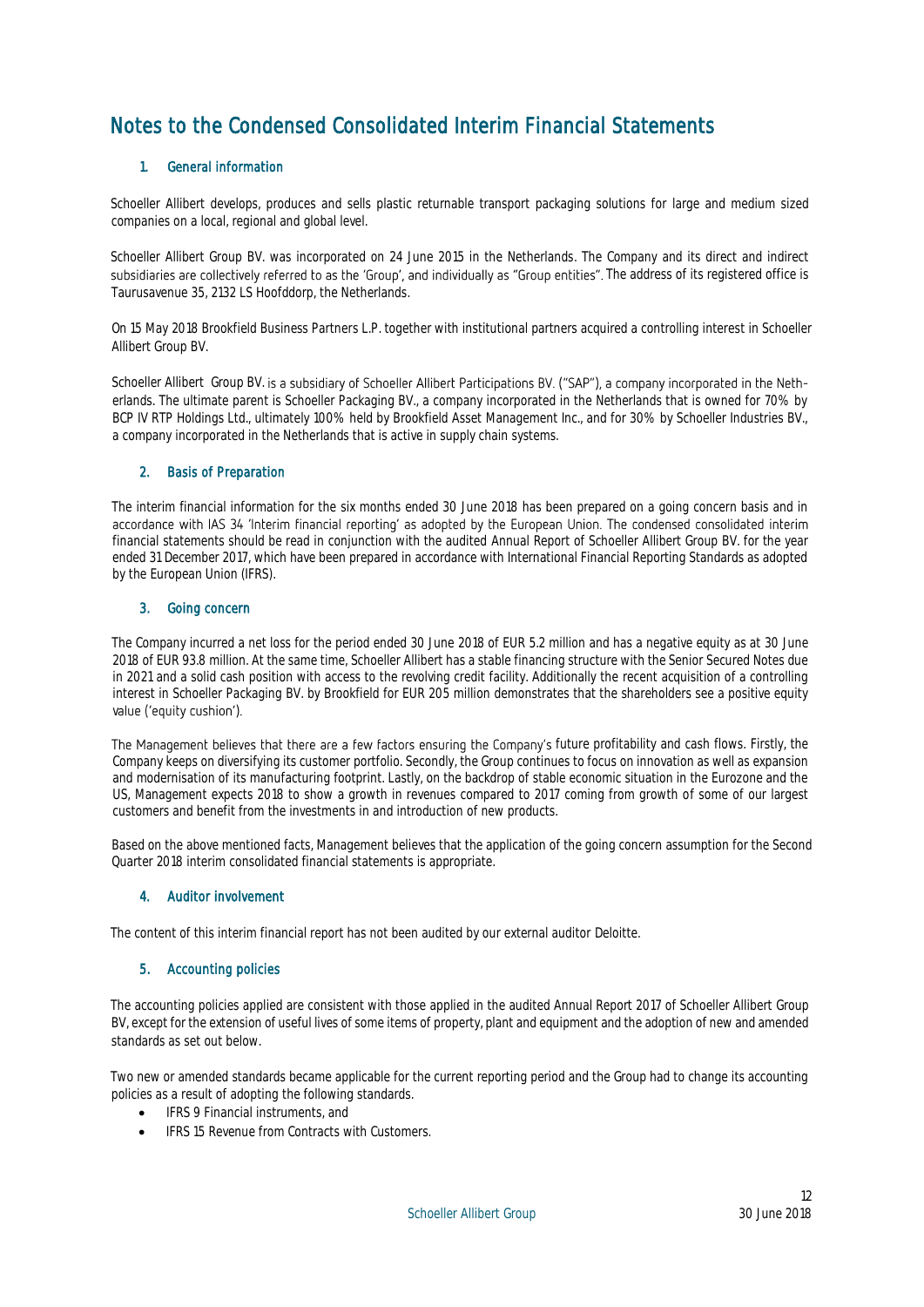## IFRS 9 Financial Instruments

The adoption of IFRS 9 did not have a significant impact on the Group's interim financial statements for the period ended 30 June 2018. The majority of the Group's financial assets and liabilities continue to be measured at amortized cost under the new standard and the Group's derivative financial instruments continue to be valued at fair value through profit and loss under IFRS 9. The Group assessed its financial assets loss allowance under the requirements of IFRS 9, which did not result in a significant impact as at 30 June 2018.

#### IFRS 15 Revenue from Contracts with Customers

The Group adopted IFRS 15 using the modified retrospective approach. Application of the new standard resulted in the identification of some minor separate performance obligations in relation storage and transportation, which did not have significant effect on the timing of revenue recognition.

## 6. Critical accounting estimates and judgments

The preparation of condensed consolidated interim financial statements in accordance with generally accepted accounting principles under IAS 34 requires the Group to make estimates, judgments and assumptions that may affect the reported amounts of assets, liabilities, revenue and expenses and the disclosure of contingent assets and liabilities in the condensed consolidated interim financial statements. Estimates and judgments are continually evaluated and are based on historical experience and other factors, including expectations of future events that are believed to be reasonable under the circumstances.

The resulting accounting estimates will, by definition, rarely equal the related actual results. Actual results may differ significantly from these estimates, the effect of which is recognized in the period in which the facts that give rise to the revision become known.

In preparing these Second Quarter condensed consolidated interim financial statements, the significant judgments made by the Management in applying the Group's accounting policies and the key sources of estimation uncertainty, were the same (being income taxes, employee benefits, provisions and contingent liabilities and estimated useful lives and residual values) as those that applied to the audited Annual Report 2017 of Schoeller Allibert Group BV.

## 7. Financial risk management

The Group's operations and financial results are subject to various risks and uncertainties that could adversely affect its business, financial position, results of operations and cash flows. The Group's risk management objectives and policies are consistent with those disclosed in the audited Annual Report 2017 of Schoeller Allibert Group BV.

The Group operates internationally and generates foreign currency exchange risks arising from future commercial transactions, recognized assets and liabilities, investments and divestments in foreign currencies other than the Euro, the Group's reporting currency. The main exchange rates are shown below:

|               |         |             | 2018      |         |             | 2017      |
|---------------|---------|-------------|-----------|---------|-------------|-----------|
|               | June    | Three Month | Six Month | June    | Three Month | Six Month |
|               | Closing | Average     | Average   | Closing | Average     | Average   |
| British pound | 0.8861  | 0.8793      | 0.8811    | 0.8793  | 0.8638      | 0.8609    |
| US dollar     | .1658   | .1933       | 1.2054    | .1412   | 1.1060      | 1.087     |
| Swiss franc   | .1569   | .1708       | 1.1669    | .0930   | .0838       | 1.0773    |

Revenues and expenses are translated to Euro at the average exchange rate for the applicable period for inclusion in the condensed consolidated interim financial statements. The business generates substantial revenues, expenses and liabilities in jurisdictions outside the Euro zone.

For the six months ended 30 June 2018, approximately 65% of revenue before adjusting items was generated by operations inside the Euro zone. Consequently the translation risk of non-Euro results to the Euro is the most significant currency risk. Currency fluctuations of especially the US dollar and British pound could materially affect the consolidated Group results. Translation risks of non-Euro equity positions in the Group are not hedged.

The Group's companies are also exposed to foreign currency transactional risks on revenues and expenses that are denominated in a currency other than the respective functional currencies of the Group's entities. The Group tries to mitigate the risks of transactional currency exposures by natural hedges. The Group may use forward exchange contracts or currency swaps to hedge forecasted foreign exchange cash flow transactions.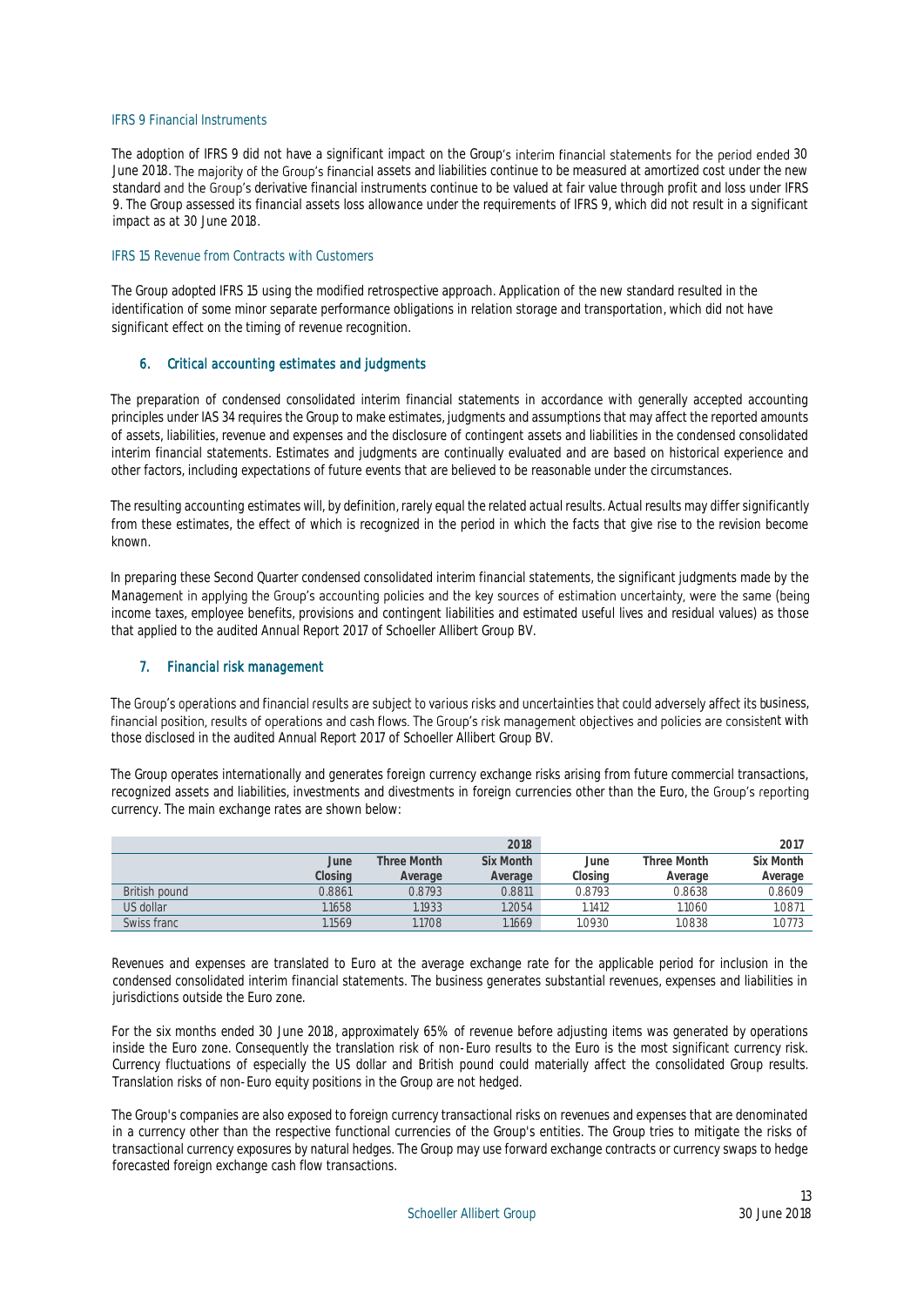## 8. Segment Information

The Board of Directors, who is responsible for allocating resources and assessing performance of the operating segments, has been identified as the chief operating decision-maker that makes strategic decisions. The Management has determined the operating segments based on the information reviewed by the Board of Directors for the purposes of allocating resources and assessing performance.

The Board of Directors considers the business from both a geographic and product perspective. Geographically, the Management considers the production and sale of Returnable Transport Packaging ("RTP") products' performance Manufacturing business. From a product perspective, the Management separately considers the Services activities of the Group. The Group's manufacturing activities represent the primary business of the Group. As the operating segments of the Services business and the individual operating segments are not meeting the aggregation criteria or individual reporting thresholds, these are all reported in "All Other Segments".

Sales between segments are carried out at arm's length. The revenue from external parties reported to the Board of Directors is measured in a manner consistent with that in the statement of profit or loss.

Due to the fact that no balance sheet measures per operating segment are included in the information regularly reviewed by the Board of Directors, no measures on assets per segment are disclosed in Second Quarter condensed consolidated interim financial statements.

|                                       |                    |                    |                             |            | THREE MONTHS ENDED 30 JUNE 2018 |                     |          |  |
|---------------------------------------|--------------------|--------------------|-----------------------------|------------|---------------------------------|---------------------|----------|--|
| <b>EUR'000</b>                        | Northern<br>Europe | Southern<br>Europe | UK and<br>Rest of<br>Europe | <b>USA</b> | All other<br>Segments           | <b>Fliminations</b> | Total    |  |
|                                       |                    |                    |                             |            |                                 |                     |          |  |
| Total segment revenue                 | 61.538             | 40.568             | 30.686                      | 9.275      | 18.426                          | (20,648)            | 139,845  |  |
| Inter-segment revenue                 | (7, 361)           | (6,964)            | (5,098)                     |            | (1,226)                         | 20.648              |          |  |
| Total revenue from external customers | 54.177             | 33.605             | 25,588                      | 9.275      | 17.199                          |                     | 139,845  |  |
|                                       |                    |                    |                             |            |                                 |                     |          |  |
| Operating result                      | 3.238              | 3.187              | (439)                       | (2,044)    | 1.663                           |                     | 5,605    |  |
| Net finance cost                      |                    |                    |                             |            |                                 |                     | (4, 563) |  |
| Income tax expense                    |                    |                    |                             |            |                                 |                     | (888)    |  |
| Profit for the period                 |                    |                    |                             |            |                                 |                     | 155      |  |

The segment results for the three and six months ended 30 June 2018 and 2017 are as follows:

|                                                    |                    |                    |                             |            | THREE MONTHS ENDED 30 JUNE 2017 |                          |           |  |
|----------------------------------------------------|--------------------|--------------------|-----------------------------|------------|---------------------------------|--------------------------|-----------|--|
| <b>EUR'000</b>                                     | Northern<br>Europe | Southern<br>Europe | UK and<br>Rest of<br>Europe | <b>USA</b> | All other<br>Segments           | <b>Fliminations</b>      | Total     |  |
| Total segment revenue                              | 49,828             | 36,873             | 30,986                      | (1,958)    | 20.210                          | (15,938)                 | 120,000   |  |
| Inter-segment revenue                              | (4,644)            | (4,960)            | (4,896)                     |            | (1, 438)                        | 15.938                   |           |  |
| Total revenue from external customers              | 45.184             | 31.913             | 26.089                      | (1,958)    | 18,771                          | $\overline{\phantom{a}}$ | 120.000   |  |
|                                                    |                    |                    |                             |            |                                 | $\overline{\phantom{a}}$ |           |  |
| Operating result                                   | 1.414              | 1.723              | 2.193                       | (13,596)   | 1.878                           |                          | (6,388)   |  |
| Share in result of equity accounted<br>investments |                    |                    |                             |            |                                 |                          | (54)      |  |
| Net finance cost                                   |                    |                    |                             |            |                                 |                          | (5,963)   |  |
| Income tax expense                                 |                    |                    |                             |            |                                 |                          | (11, 512) |  |
| Loss for the period                                |                    |                    |                             |            |                                 |                          | (23, 917) |  |

| <b>EUR'000</b>                        | Northern<br>Europe | Southern<br>Europe | UK and<br>Rest of<br>Europe | <b>USA</b> | All other<br>Segments | Eliminations      | Total     |
|---------------------------------------|--------------------|--------------------|-----------------------------|------------|-----------------------|-------------------|-----------|
|                                       |                    |                    |                             |            |                       |                   |           |
| Total segment revenue                 | 111,535            | 73.536             | 53.790                      | 15,833     | 33.937                | (37,604)          | 251,027   |
| Inter-segment revenue                 | (12, 461)          | (13, 139)          | (9,892)                     |            | (2,112)               | 37,604            |           |
| Total revenue from external customers | 99.074             | 60,397             | 43.899                      | 15,833     | 31,824                |                   | 251,027   |
|                                       |                    |                    |                             |            |                       | $\qquad \qquad -$ |           |
| Operating result                      | 3.108              | 4,421              | (2,290)                     | (6, 475)   | 7.726                 |                   | 6,490     |
| Net finance cost                      |                    |                    |                             |            |                       |                   | (10, 963) |
| Income tax expense                    |                    |                    |                             |            |                       |                   | (812)     |
| Loss for the period                   |                    |                    |                             |            |                       |                   | (5,285)   |
|                                       |                    |                    |                             |            |                       |                   |           |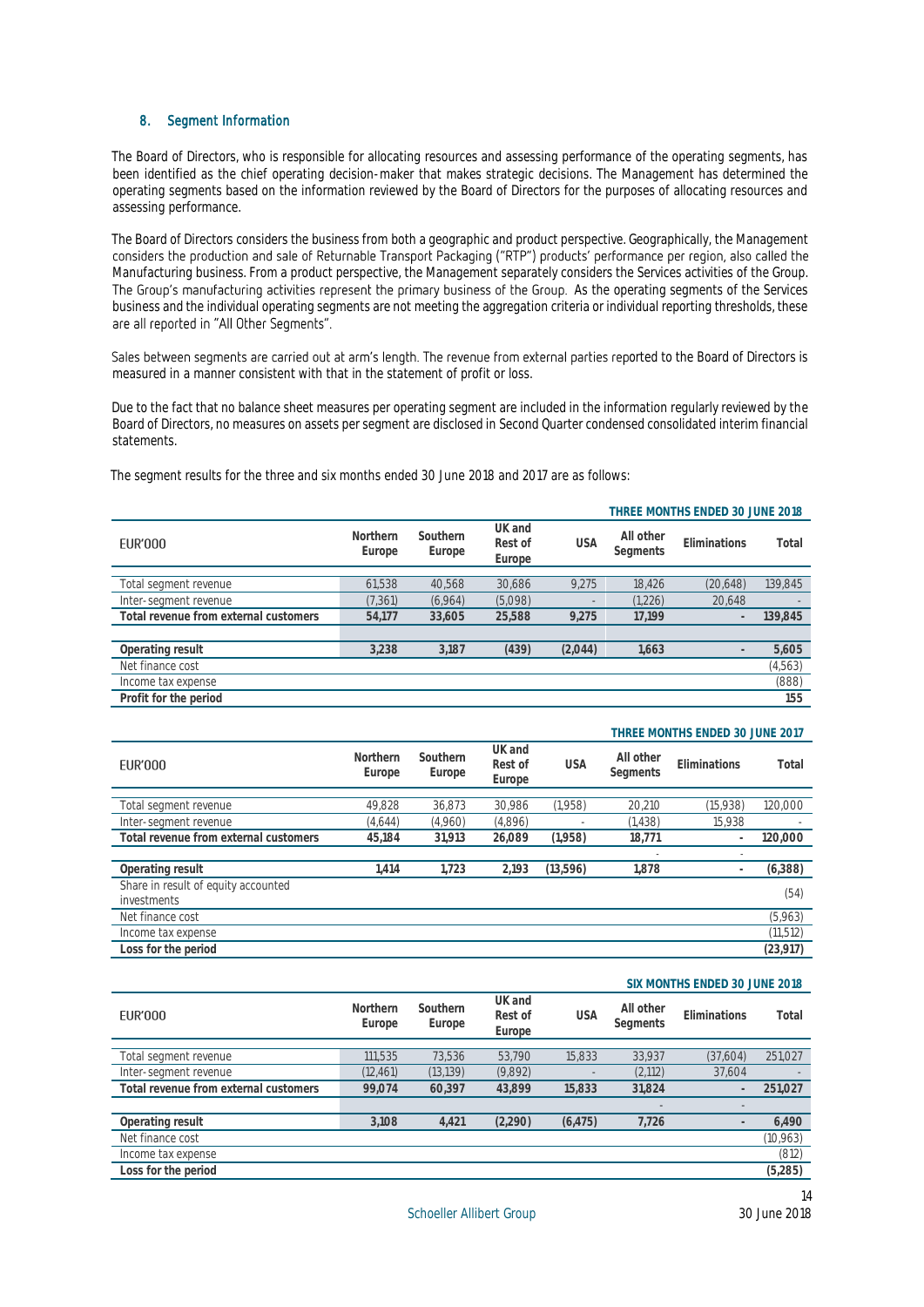### **SIX MONTHS ENDED 30 JUNE 2017**

| <b>EUR'000</b>                        | Northern<br>Europe | Southern<br>Europe | UK and<br>Rest of<br>Europe | <b>USA</b> | All other<br>Segments | Eliminations             | Total     |
|---------------------------------------|--------------------|--------------------|-----------------------------|------------|-----------------------|--------------------------|-----------|
| Total segment revenue                 | 89.198             | 69.209             | 54.277                      | 12.439     | 39.691                | (30,689)                 | 234,126   |
|                                       |                    |                    |                             |            |                       |                          |           |
| Inter-segment revenue                 | (8, 287)           | (10, 213)          | (7,828)                     |            | (4,360)               | 30.689                   |           |
| Total revenue from external customers | 80.911             | 58.997             | 46.448                      | 12.439     | 35.331                |                          | 234,126   |
|                                       |                    |                    |                             |            |                       | $\overline{\phantom{a}}$ |           |
| Operating result                      | 480                | 3.169              | 1.296                       | (14,907)   | 5,627                 |                          | (4,334)   |
| Share in result of equity accounted   |                    |                    |                             |            |                       |                          |           |
| investments                           |                    |                    |                             |            |                       |                          | (54)      |
| Net finance cost                      |                    |                    |                             |            |                       |                          | (11, 837) |
| Income tax expense                    |                    |                    |                             |            |                       |                          | (12, 252) |
| Loss for the period                   |                    |                    |                             |            |                       |                          | (28, 477) |

## 9. Net finance cost

|                                          |          | THREE MONTHS ENDED 30 JUNE | SIX MONTHS ENDED 30 JUNE |           |  |  |  |
|------------------------------------------|----------|----------------------------|--------------------------|-----------|--|--|--|
| <b>EUR'000</b>                           | 2018     | 2017                       | 2018                     | 2017      |  |  |  |
|                                          |          |                            |                          |           |  |  |  |
| Interest income on loans and receivables | 11       | 16                         | 79                       | 36        |  |  |  |
| Net foreign exchange gain                | 1.257    |                            | 870                      |           |  |  |  |
| Finance income                           | 1.268    | 16                         | 949                      | 36        |  |  |  |
|                                          |          |                            |                          |           |  |  |  |
| Interest expense on borrowings           | (4, 771) | (5,190)                    | (9.467)                  | (10, 021) |  |  |  |
| Amortisation deferred financing fees     | (672)    | 427                        | (1,209)                  | (864)     |  |  |  |
| Net foreign exchange (loss)              |          | 555                        |                          |           |  |  |  |
| Other financial expenses                 | (388)    | (918)                      | (1,236)                  | (986)     |  |  |  |
| Finance expense                          | (5,831)  | (5,979)                    | (11, 912)                | (11, 872) |  |  |  |
|                                          |          |                            |                          |           |  |  |  |
| Net finance cost                         | (4,563)  | (5,963)                    | (10, 963)                | (11, 837) |  |  |  |

Net finance expense for the three months ended 30 June 2018 was EUR 4,563 thousand (expense for the three months ended 30 June 2017: EUR 5,963 thousand). This decrease was due to a favourable foreign exchange developments, lower interest cost as well as lower financial expense. Three and six months ended 30 June 2017 include EUR 991 thousand interest related to the lost Swedish tax case.

The net foreign exchange results are mainly attributable to the fluctuations of the Euro against the US dollar, British pound, Swiss franc and Swedish krona.

## 10. Income tax expense

Income tax expense/income is recognized based on management's estimate of the average annual income tax rate expected for the full financial year. The total income tax expense for the six months ended 30 June 2018 amounted EUR 812 thousand (six months ended 30 June 2017 income tax expense: EUR 12,252 thousand). Six months ended 30 June 2017 include EUR 12,479 recognition of current income tax liability related to the tax case lost before the Swedish Administrative Court of Appeal.

In relation to the lost Swedish tax case, as of 30 June 2018 the Company had EUR 7,173 thousand as a current income tax liability and EUR 599 thousand as accrued interest on its balance sheet.

## 11. Loans and borrowings

The carrying amounts of loans and borrowings are as follows:

|                            |          |             | AS AT 30 JUNE |         | AS AT 31 DECEMBER |         |  |  |
|----------------------------|----------|-------------|---------------|---------|-------------------|---------|--|--|
|                            |          |             | 2018          |         |                   | 2017    |  |  |
| EUR'000                    | Current  | Non-current | Total         | Current | Non-current       | Total   |  |  |
|                            |          |             |               |         |                   |         |  |  |
| Senior secured note        |          | 209.800     | 209.800       |         | 210,000           | 210,000 |  |  |
| Other credit institutions  | 4.206    | 1,921       | 6.127         | 5.876   | 2,302             | 8,177   |  |  |
| Finance lease liabilities  | 2.809    | 16.583      | 19.392        | 3.457   | 15.012            | 18,469  |  |  |
| Deferred financing costs   | (1, 942) | (4,580)     | (6, 522)      | (1,874) | (4,963)           | (6,837) |  |  |
| Total loans and borrowings | 5.073    | 223.724     | 228.797       | 7.458   | 222.352           | 229.809 |  |  |

Movements during the period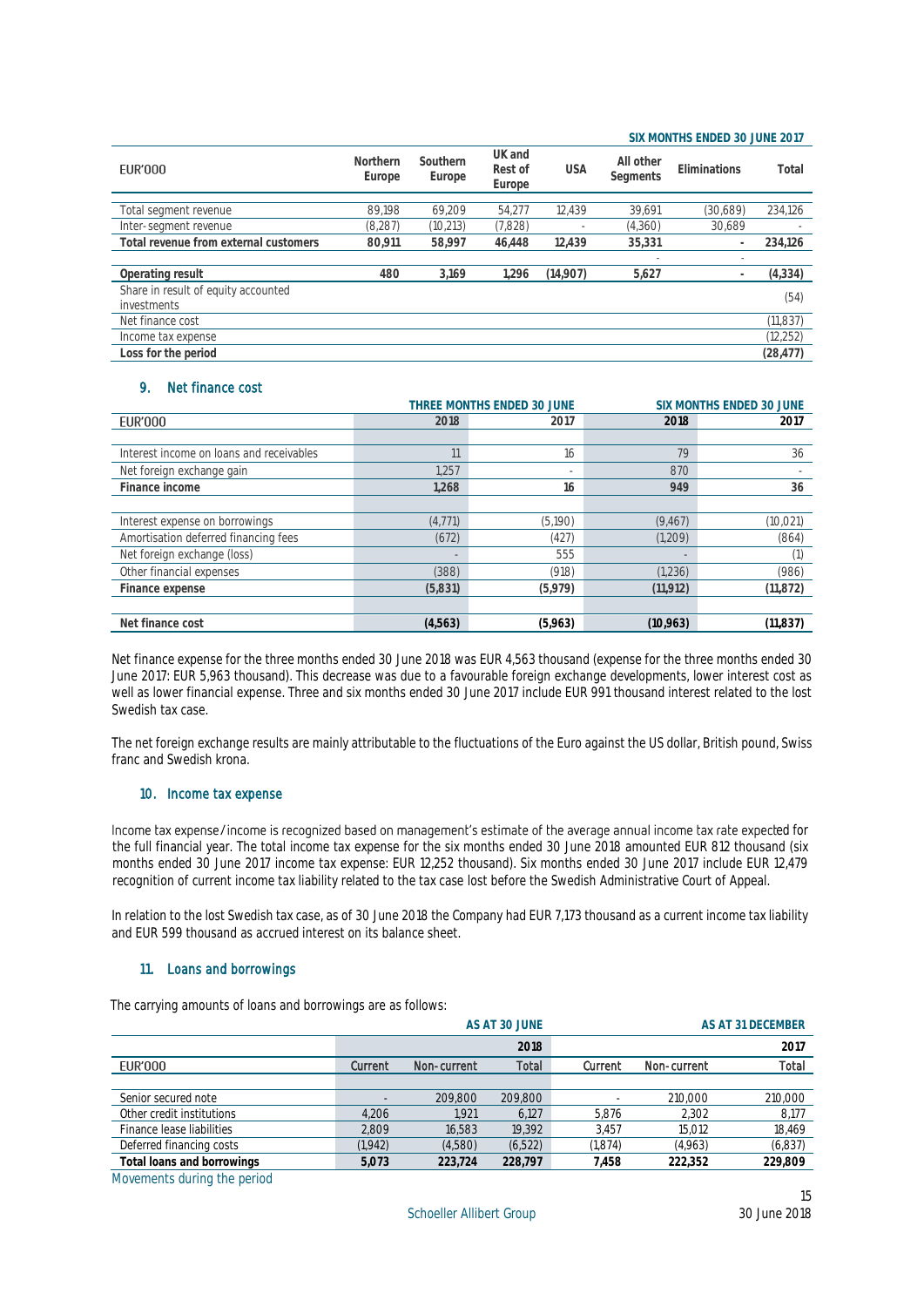As of 30 June 2018, the Group was financed via various sources of financing: Senior Secured Notes, other loans, non-recourse factoring arrangements, finance leases and a revolving credit facility.

Total loans and borrowings decreased by EUR 1,013 thousand to EUR 228,797 thousand, mainly due to repayments of loans, partially offset by new finance leases.

As at 30 June 2018, the Group had one revolving credit facility of EUR 30 million (31 December 2017: EUR 30 million). The unused part of the facility as at 30 June 2018 amounted to EUR 12.5 million (31 December 2017: EUR 18.7 million).

## 12. Commitments

### Operating lease commitments

The Group leases various offices, factories and warehouses under non-cancellable operating lease agreements. The lease terms are between 1 and 10 years, and the majority of lease agreements are renewable at the end of the lease period at market rate.

The land and buildings leases were entered into many years ago as combined leases of land and buildings. The Group determined that the land and building elements of the warehouse and factory leases are operating leases. The rent paid to the landlord is increased to market rent at regular intervals, and the Group does not participate in the residual value of the land and buildings. As a result it was determined that substantially all the risks and rewards of the land and buildings are with the landlord.

The Group also leases various vehicles and machinery under cancellable operating lease agreements.

During the six months ended 30 June 2018 an amount of EUR 5,562 thousand was recognized as an expense in profit or loss in respect of operating leases (six months ended 30 June 2017: EUR 5,114 thousand).

The future aggregate minimum lease payments under non-cancellable operating leases are as follows:

**AS AT 30 JUNE AS AT 31 DECEMBER** EUR'000 **2018 2017** Less than 1 year 8,725 1 - 5 years 22,281 22,281 22 23 23 24,300 22,281 23 24,300 22,281 23 24,300 22,281 23 24,300 22,281 23 24,300 22,281 > 5 years 2,075 3,751 **Total 36,119 34,757**

By nature of commitments:

By date of commitments:

| <b>EUR'000</b>     | 2018        | 2017               |
|--------------------|-------------|--------------------|
| Land and buildings | 30,515      | 29 458<br><u>_</u> |
| Other              | 5,604       | 5,299              |
| Total              | .119<br>36, | - 34<br>ر .        |

#### 13. Provisions

|                         | AS AT 30 JUNE | AS AT 31 DECEMBER |
|-------------------------|---------------|-------------------|
| <b>EUR'000</b>          | 2018          | 2017              |
|                         |               |                   |
| Restructuring           | .029          | 78.               |
| Claims                  | 2,324         | 2,384             |
| <b>Total Provisions</b> | 3,352         |                   |

#### Restructuring

The restructuring provision reflects the directors' best estimates of the cost to fulfil internally announced plans. These costs are directly related to the plans, and include the cost of employee settlements and plant closures. It does not include any amount for the future performance of the on-going businesses concerned.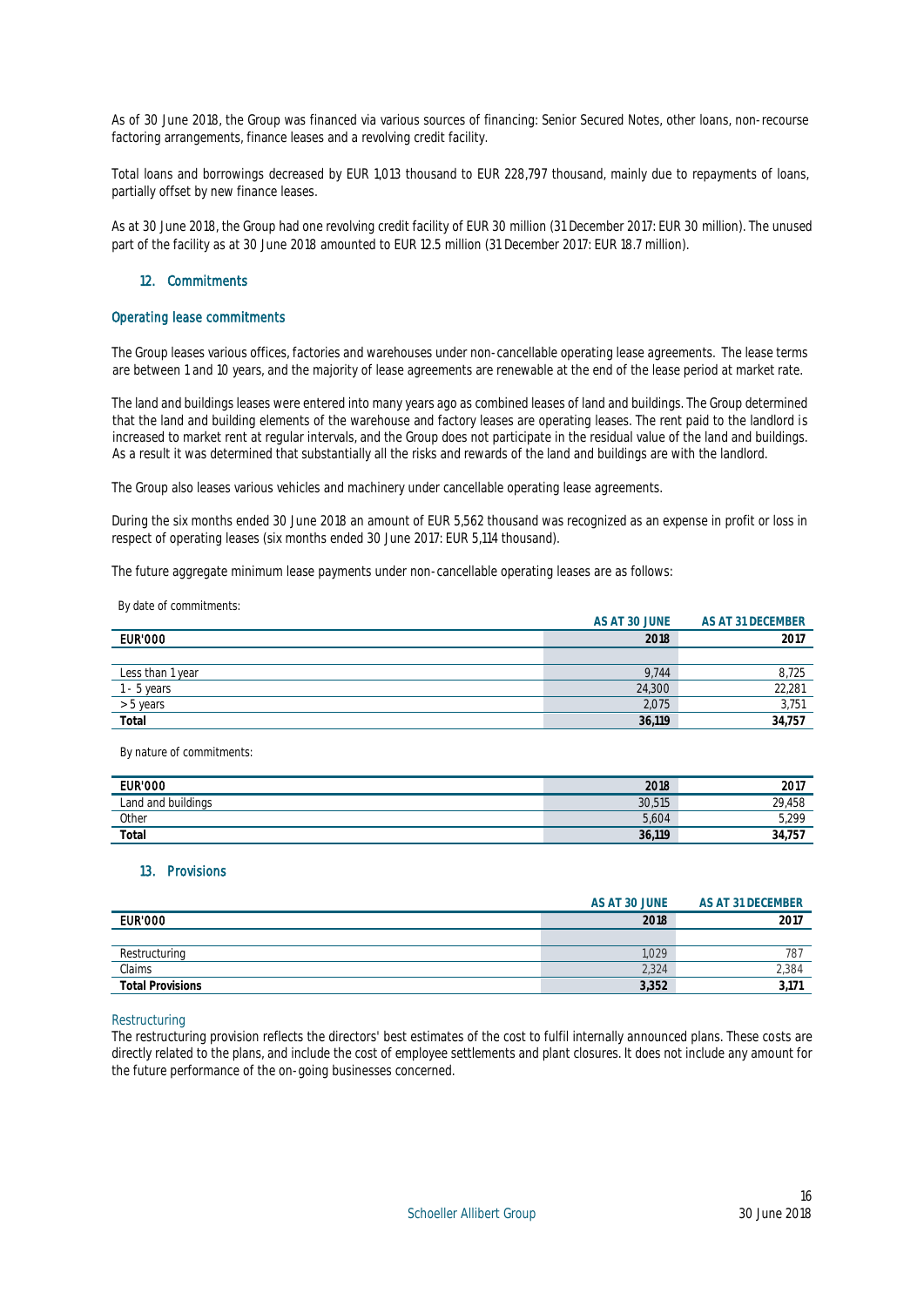## Claims

The provision for claims is mainly related to the settled historical claim as well as claims related to disputes with customers.

## 14. Contingencies

### Dutch fiscal unity

The wholly owned subsidiaries established in The Netherlands constitute a tax group for the purpose of corporate income tax together with the shareholder Schoeller Allibert Participations BV. As a consequence, each company in the tax group is jointly and severally liable for tax liabilities of the tax group as a whole. The Group recognises the corporate income tax as if it is solely responsible for its own corporate income tax.

### Guarantees to Dutch Group companies

The Group guarantees the liabilities of its Dutch group companies in accordance with the provisions of article 403, paragraph 1, Book 2, Part 9.

## 15. Related party transactions

There have been no changes in the nature of the related party transactions in the three months ended 30 June 2018 as compared to the year ended 31 December 2017.

## 16. Seasonality of Operations

Although the Group's business is not significantly impacted by seasonality, there is a limited impact in line with the Group's end markets. For example, in the latter part of the year, the Group has higher sales to the retail industry in preparation of the holiday season and before the harvest season, the Group has higher sales to the agriculture industry.

## 17. Fair value of financial instruments

The principles used by the Management to measure fair value of financial assets and liabilities as at 31 December 2017 are disclosed in in Annual report Schoeller Allibert Group BV. The fair values of financial assets and liabilities as at 30 June 2018 and 31 December 2017 are as follows.

|                                       |                 |            | AS AT 30 JUNE           |                    |            | AS AT 31 DECEMBER       |
|---------------------------------------|-----------------|------------|-------------------------|--------------------|------------|-------------------------|
| EUR'000                               |                 |            | 2018                    |                    |            | 2017                    |
|                                       | Carrying amount | Fair value | Fair value<br>hierarchy | Carrying<br>amount | Fair value | Fair value<br>hierarchy |
| <b>Financial assets</b>               |                 |            |                         |                    |            |                         |
| Long-term receivables                 | 733             | 733        |                         | 896                | 896        |                         |
| Long-term receivables related parties | 6.693           | 6.693      |                         | 3.139              | 3.139      |                         |
| Trade and other receivables           | 53,362          | 53,362     |                         | 61.474             | 61.474     |                         |
| Cash and cash equivalents             | 15.254          | 15.254     |                         | 34.835             | 34.835     |                         |
| Derivative financial instruments      | 24              | 24         |                         |                    |            |                         |

|                                           | AS AT 30 JUNE   |            |                         | AS AT 31 DECEMBER  |            |                         |
|-------------------------------------------|-----------------|------------|-------------------------|--------------------|------------|-------------------------|
| EUR'000                                   |                 |            | 2018                    |                    |            | 2017                    |
| <b>Financial liabilities</b>              | Carrying amount | Fair value | Fair value<br>hierarchy | Carrying<br>amount | Fair value | Fair value<br>hierarchy |
| Senior secured note                       | 204.247         | 214.657    |                         | 203.592            | 227,693    |                         |
| Other credit institutions                 | 6.127           | 6.127      |                         | 8.177              | 8.177      |                         |
| Finance lease liabilities                 | 19.392          | 19.392     |                         | 18.469             | 18.469     |                         |
| Loans and payables related parties        | 879             | 879        |                         | 861                | 861        |                         |
| Bank overdrafts                           | 5.039           | 5.039      |                         |                    |            |                         |
| Trade payables and other accrued<br>items | 113,003         | 113.003    | $\bigcap$               | 120.804            | 120.804    |                         |
| Derivative financial instruments          | 340             | 340        |                         | 126                | 126        |                         |

## 18. Events after the balance sheet date

There have been no material events subsequent to the period end which require additional disclosure.

Hoofddorp, 13 August 2018